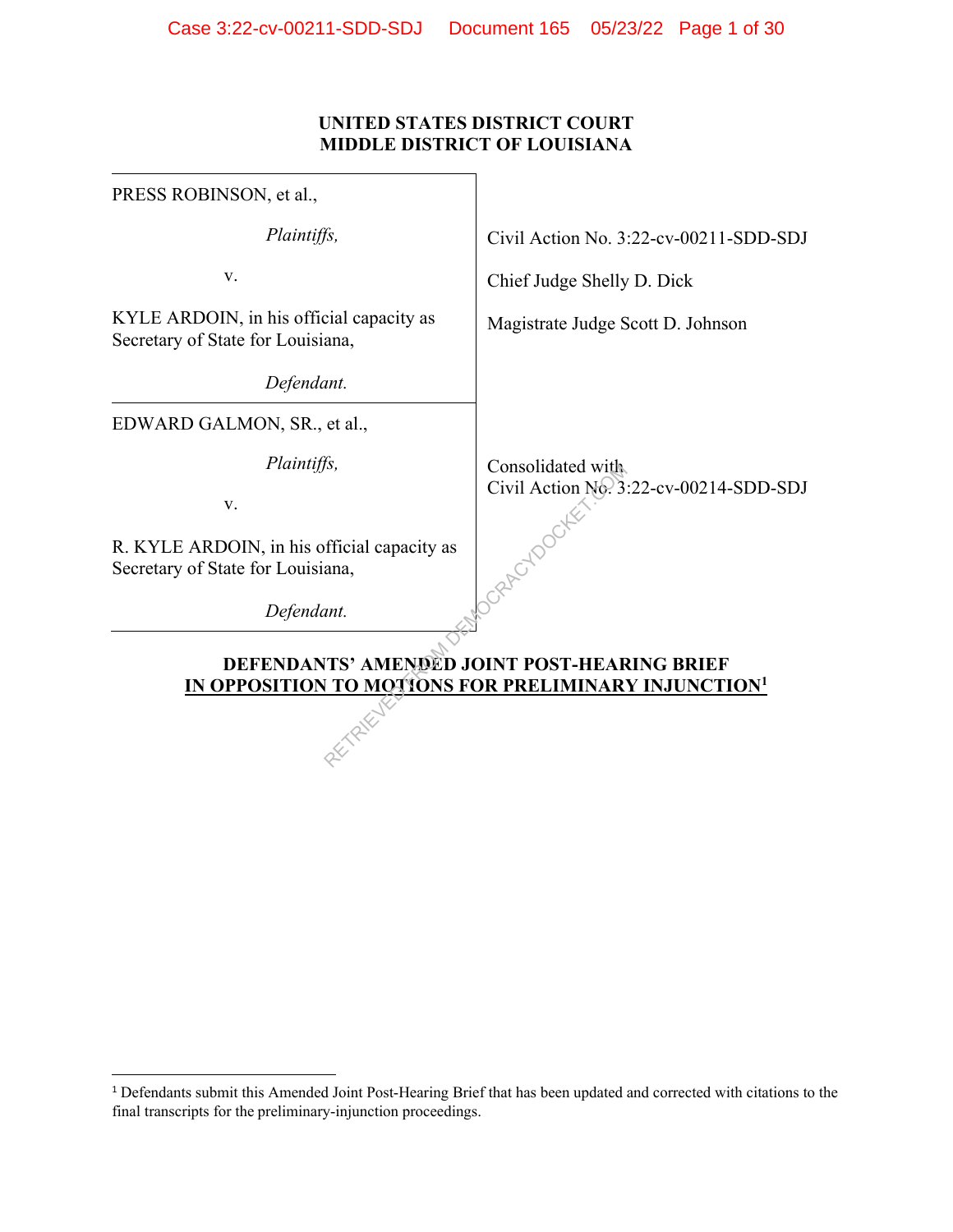# **TABLE OF CONTENTS**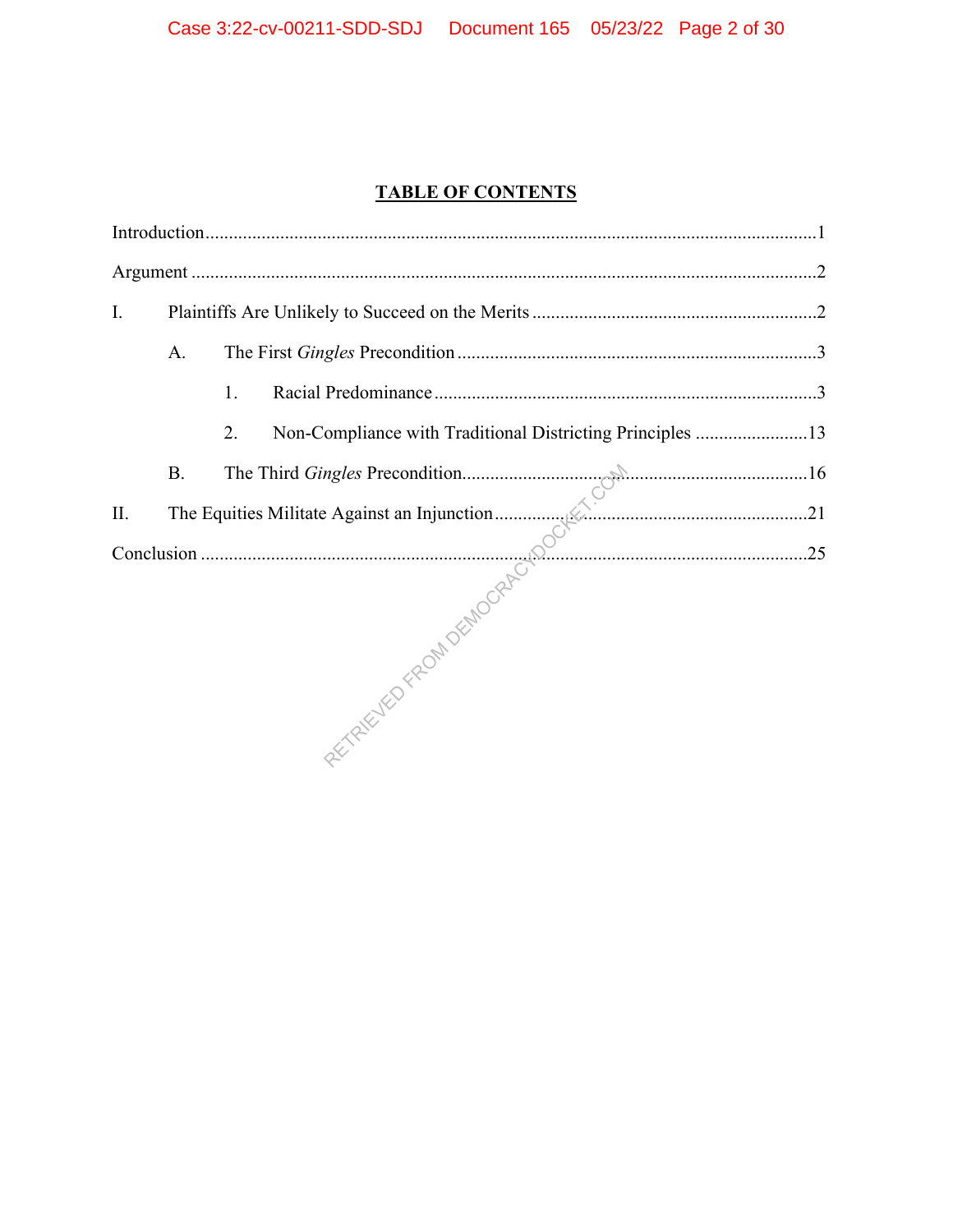#### **INTRODUCTION**

Plaintiffs have not satisfied their heavy burden to warrant a preliminary injunction. On the merits, the evidence establishes that—like Louisiana's 1990s-era redistricting plans—Plaintiffs' illustrative plans were created with "the *specific intent* of" including "two black . . . majority districts." *Hays v. Louisiana*, 839 F. Supp. 1188, 1195 (W.D. La. 1993) (*Hays I*). The evidence also establishes that these constitutionally suspect plans are neither justified nor compelled by Section 2 of the Voting Rights Act (VRA). There is no reason to believe two majority-minority districts can satisfy constitutional scrutiny now, when they did not in the 1990s, given that (1) Louisiana's Black population has not materially grown, (2) there is no evidence that it is differently dispersed, and (3) the State has one fewer congressional district with which to work. The challenged plan is "a carbon copy" of the 2011 plan precleared by the Department of Justice under the leadership of Attorney General Eric Holder. 5/9 Tr. 88:17–20. The State has one fewer congressional<br>
The State has one fewer congressional<br>
The State has one fewer congressional<br>
The State has one fewer congressional<br>
The State Holder. 5/9 Tr. 88:17–<br>
Led to address, much less prove,

Further, Plaintiffs failed to address, much less prove, the third *Gingles* precondition, which asks whether "the candidate of choice of African-American voters would usually be defeated without a VRA remedy." *Covington v. North Carolina*, 316 F.R.D. 117, 168 (M.D.N.C. 2016), *aff'd*, 137 S. Ct. 2211 (2017). Every polarization expert on both sides testified that white crossover voting is sufficient to enable Black voters to elect their preferred candidates without majorityminority districts, the only available VRA remedy. The Supreme Court just two months ago summarily reversed a Wisconsin court that added a new majority-minority district to that state's legislative plans, just as Plaintiffs demand in this case. *Wis. Legislature v. Wis. Elections Comm'n*, 142 S. Ct. 1245, 1247 (2022). Plaintiffs fail to explain why the result would differ here.

On the equities, the *Purcell* doctrine is now practically conceded to apply, and it bars injunctive relief. Plaintiffs' own *Purcell* witness—who presented their only evidence concerning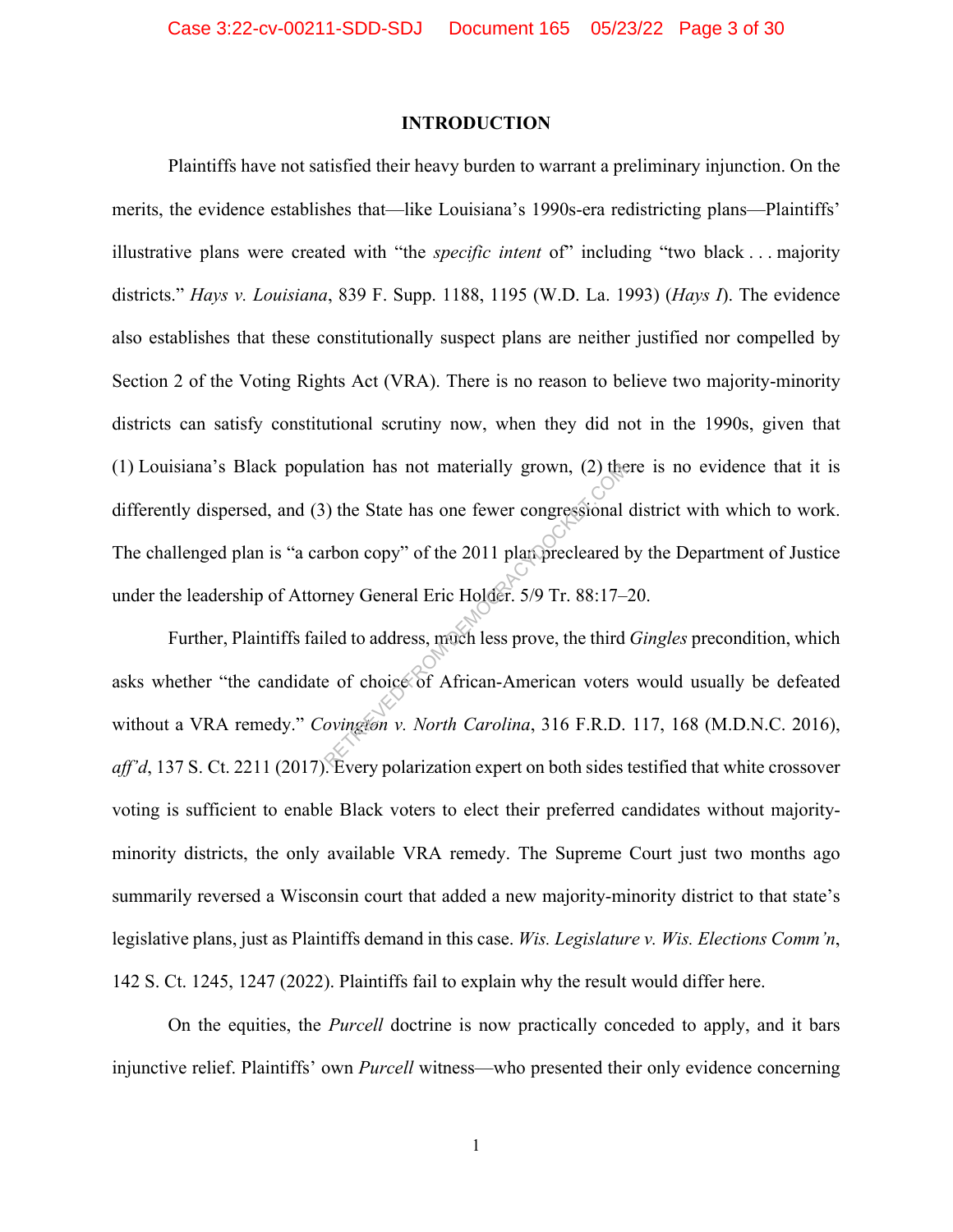*their* burden—conceded that a new plan would render election administration a "huge challenge," 5/11 Tr. 23:1–2, akin to what Hurricane Ida imposed. But *Purcell* forbids injunctions that have the impact of natural disasters, requiring "heroic efforts" from election officials who attempt to implement them. *Merrill v. Milligan*, 142 S. Ct. 879, 880 (2022) (Kavanaugh, J., concurring). When a federal court in Alabama issued the very injunction Plaintiffs demand here—enjoining a plan with one majority-Black district and ordering the use of a plan with two—the Supreme Court promptly stayed that order.<sup>2</sup> Plaintiffs again fail to explain why the result would differ here. Plaintiffs' motions must be denied.

#### **ARGUMENT3**

# **I. Plaintiffs Are Unlikely to Succeed on the Merits**

A party seeking a preliminary injunction must "clearly carr[y] the burden of persuasion" in showing a likelihood of success. *PCI Transp., Inc. v. Fort Worth & W. R. Co.*, 418 F.3d 535, 545 (5th Cir. 2005). Here, because Plaintiffs seek an injunction impacting the administration of an upcoming election, they must prove that "the underlying merits are entirely clearcut [their] favor." *Merrill*, 142 S. Ct. at 881 (Kavanaugh, J., concurring). But, if anything is entirely clear, it is that Plaintiffs are unlikely to prevail at trial. Defendants' proposed conclusions of law explain the numerous reasons that is so. This brief focuses on the first and third *Gingles* preconditions, which are threshold elements Plaintiffs cannot satisfy. ARGUMENT<sup>9</sup><br>ely to Succeed on the Merits<br>eliminary injunction must "clearly carr[y<br>uccess. *PCI Transp., the. v. Fort Worth*<br>ecause Plaintiffs seek an injunction impact<br>st prove that "the underlying merits are en<br>cavanaugh

<sup>&</sup>lt;sup>2</sup> In addition, the Court granted certiorari before judgment in one of those consolidated matters, noted probable jurisdiction in the other, and set the cases for argument and review on the merits. *Merrill, et al. v. Milligan, et al.*, No. 21-1086 (U.S. 2022); *Merrill, et al. v. Caster, et al.*, No. 21-1087 (U.S. 2022). 3

<sup>&</sup>lt;sup>3</sup> Due to space constraints and consolidation of briefing, the arguments presented in this brief are not exhaustive of those Defendants raise in this case and in any appeal. Additional arguments are in the contemporaneously filed proposed conclusions of law, which are incorporated herein for all purposes, including preservation.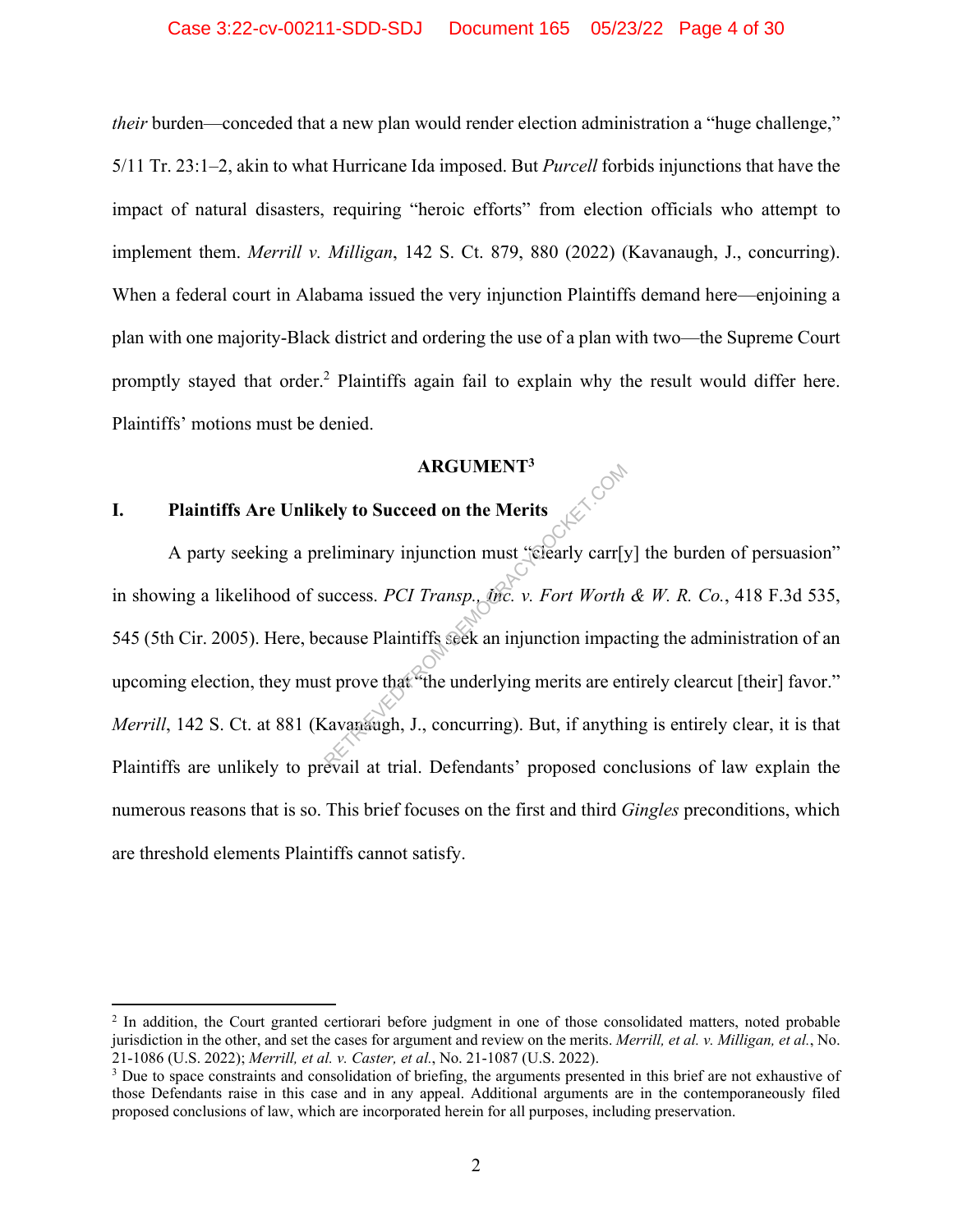#### **A. The First** *Gingles* **Precondition**

The first *Gingles* precondition requires a challenger to establish that the relevant minority group is "'sufficiently large and geographically compact to constitute a majority' in some reasonably configured legislative district." *Cooper v. Harris*, 137 S. Ct. 1455, 1470 (2017) (quoting *Thornburg v. Gingles*, 478 U.S. 30, 50 (1986) (plurality opinion)). This precondition "specifically contemplates the creation of hypothetical districts." *Magnolia Bar Ass'n, Inc. v. Lee*, 994 F.2d 1143, 1151 (5th Cir. 1993). Plaintiffs have little chance of success on this element.

#### **1. Racial Predominance**

Plaintiffs' alternative plans cannot be deemed "reasonably configured," *Wis. Legislature*, 142 S. Ct. at 1248, when they "segregate the races for purposes of voting." *Shaw v. Reno*, 509 U.S. 630, 642 (1993) (*Shaw I*). A plan that links "distinct locations" on the basis of race does not satisfy the first *Gingles* precondition. *Sensley v. Albritton*, 385 F.3d 591, 597 (5th Cir. 2004). The hearing evidence established that race was "the predominant factor motivating the placement of voters in or out of a particular district"—namely, Plaintiffs' remedial versions of CD2 and CD5. *Wis.*  Legislature, 142 S. Ct. at 1248. Although Plaintiffs' demography experts, Messrs. Fairfax and Cooper, denied that race predominated, these assertions are purely semantic. Under the legal definition of predominance, their choice to "consciously dr[a]w the district[s] right around 50 percent [BVAP]" to "satisf[y] that first pre-condition," 5/9 Tr. 217:18–23, qualifies as suspect race-based redistricting. Plans cannot be deemed "reasonably completed"<br>
y "segregate the races for purposes of votical<br>
plan that links "distinct locations" on the<br>
n. *Sensley v. Albritton*, 385 F.3d 591, 597<br>
ce was "the predominant factor motiv

a. *Direct Evidence of Predominance*. Racial predominance occurs when (1) a mapmaker "purposefully established a racial target," such as that "African-Americans should make up no less than a majority of the voting-age population," and (2) the racial target "had a direct and significant impact" on the district's "configuration." *Cooper*, 137 S. Ct. at 1468–69. As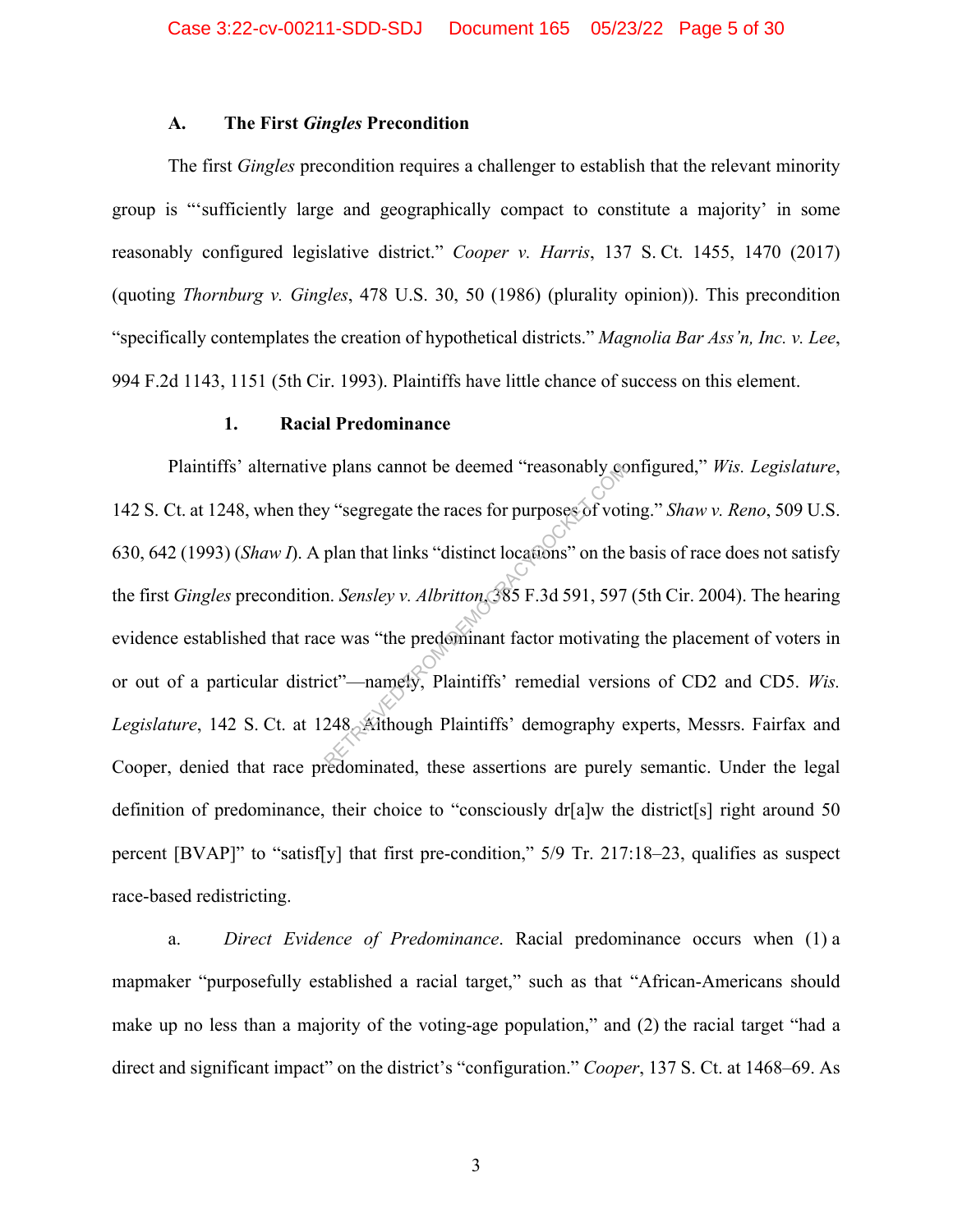to the first element, there is no question that Plaintiffs' experts set out to draw majority-minority districts. Mr. Fairfax admitted he was "using [a] 50 percent voting age population as" a "threshold" to comply with *Gingles*, 5/9 Tr. 208:2–4, and that he purposefully drew CD2 and CD5 above 50 percent for the same reason, *id.* 218:18–22; *see also id.* 206:25–207:4 (Mr. Fairfax conceding that he was "focused on complying with the first *Gingles* precondition"); *id.* 210:12–212:4 (similar). This testimony compels a finding of predominance. *See Cooper*, 137 S. Ct. at 1469 (holding that lower court "could hardly have concluded anything but" predominance where mapmaker attested to intent to draw a majority-minority district). Likewise, Mr. Cooper testified that a plan with two majority-minority districts was non-negotiable:

> Q. During your map drawing process did you ever draw a one majority minority district?

> A. I did not because I was specifically asked to draw two by the plaintiffs.

5/9 Tr. 123:1–4. This, too, qualifies as a racial target. *See Cooper*, 137 S. Ct. at 1469 ("[W]hen (as here) race furnished 'the overriding reason for choosing one map over others,'" race predominates (quoting *Bethune-Hill v. Va. State Bd. of Elections*, 137 S. Ct. 788, 799 (2017)); *see also Shaw v. Hunt*, 517 U.S. 899, 907 (1996) (*Shaw II*). The value of the discrete state of the discrete oriental term of the discrete state of the main state of Elections, 137 S. Ct. 788, 7<br>The State Bd. of Elections, 137 S. Ct. 788, 7<br>The State Bd. of Elections, 137 S. Ct. 78

As to the second element, the evidence establishes "a direct and significant impact on the drawing of at least some of [CD5's and CD2's] boundaries." *Ala. Legislative Black Caucus v. Alabama*, 575 U.S. 254, 274 (2015). Mr. Fairfax testified that he was using a 50 percent threshold for the purpose of "pulling in black population for these [majority-minority] districts," 5/9 Tr. 207:23–208:2, which is the essence of a target's direct and significant impact, *see Cooper*, 137 S. Ct. at 1468–69. In fact, Mr. Fairfax testified that he consulted racial data at the outset of mapdrawing "to get an idea where the black population is inside the state in order to begin drawing," 5/9 Tr. 208:6–8, because "you can't draw a plan in an area where black population doesn't exist,"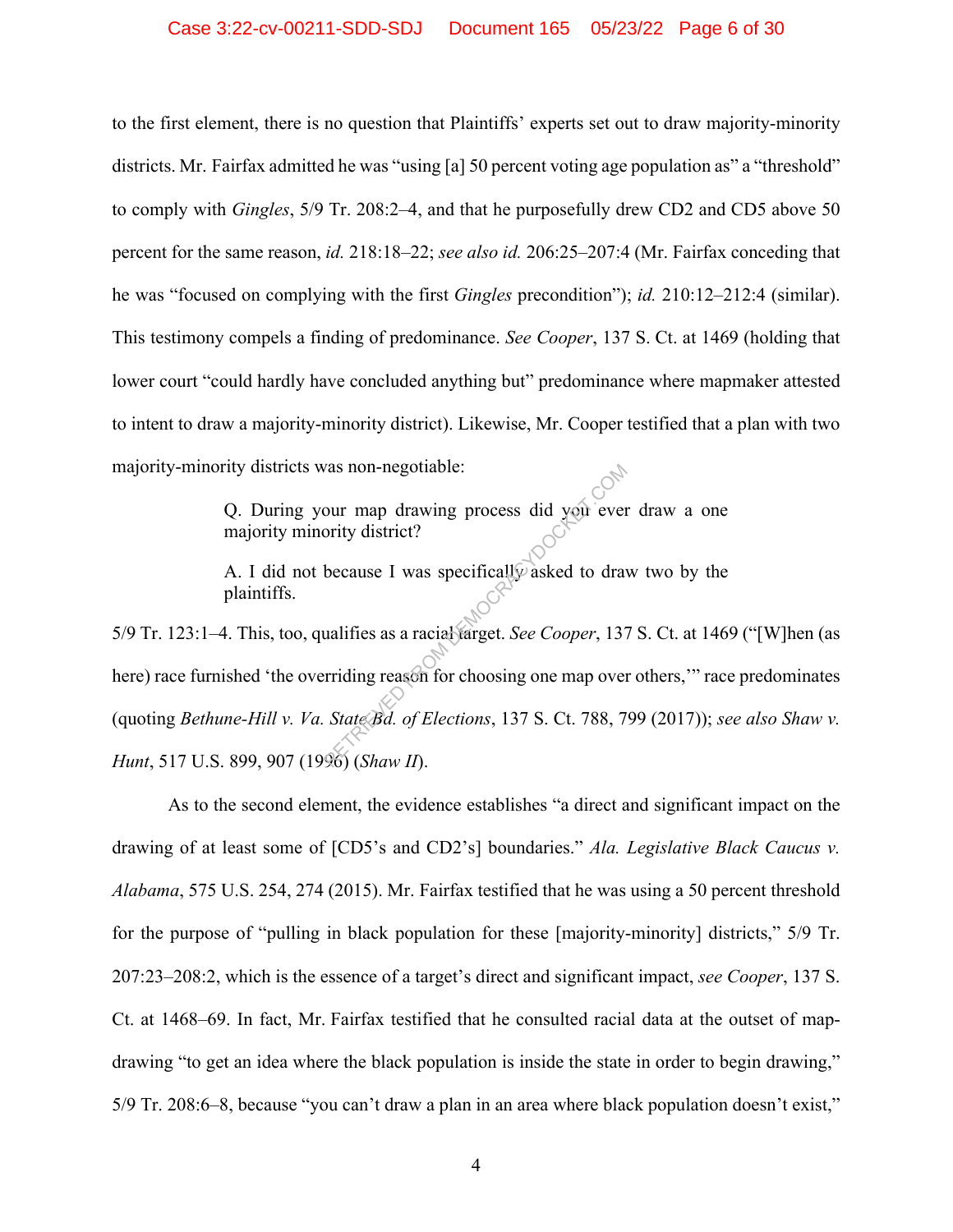*id.* 209:22–23. Then, Mr. Fairfax continued assigning voters on the basis of race, to "pull the BVAP percentages back up to check [his] work." *Id.* 210:9–12; *see also id.* 210:12–212:4 (similar).

And Mr. Fairfax testified that drawing a least change plan was not an option because that would not produce a majority-minority district. 5/9 Tr. 204:21–22; *see Cooper*, 137 S. Ct. at 1468– 69 (departing from prior map for race-based purpose amounted to predominance). He organized the plan's entire architecture around racial data and continued moving voters throughout the process on the basis of race to achieve a 50 percent BVAP target. That is "a textbook example of race-based districting." *Cooper*, 137 S. Ct. at 1469 (citation and quotation marks omitted). Mr. Cooper conceded that he only attempted districting configurations—combining East Baton Rouge Parish with "majority black" territory in the delta—he knew would achieve two majority-minority districts. 5/9 Tr. 130:25–131:9, 131:24–132:4; *see also id.* 124:19–125:1 (conceding he "stopped" adding BVAP to CD-5 after reaching 50.04 percent because, when the district achieved the ideal population, "it was still above 50 percent BVAP"); *id.* 155:11–14 (acknowledging achievement of *Bartlett v. Strickland's* "50 percent plus <sup>1</sup>" rule). y attempted districting configurations—<br>
territory in the delta—he knew would ac<br>  $\therefore$  9, 131:24–132:4; see also id 124:19–12<br>
reaching 50.04 percent because, when the<br>
resolution percent BVAP"); id. 155:11–14 (ach<br>
perc

b. *Circumstantial Evidence of Racial Predominance*. The circumstantial evidence confirms racial predominance. *See Bethune-Hill*, 137 S. Ct. at 797 (recognizing that racial predominance may be discerned through direct or circumstantial evidence).

First, Dr. Blunt simulated 10,000 Louisiana redistricting plans according to neutral, nonracial criteria that Messrs. Cooper and Fairfax claimed to have implemented in their illustrative plans, and not *one* plan produced even *one* majority-minority district. 5/12 Tr. 35:25–36:6. Plaintiffs contend that simulated plans shed no light on a map-maker's intent, but numerous courts have disagreed, finding simulated plans to be compelling evidence of redistricting motive—and in most of these cases the legal teams representing one or both sets of Plaintiffs here sponsored that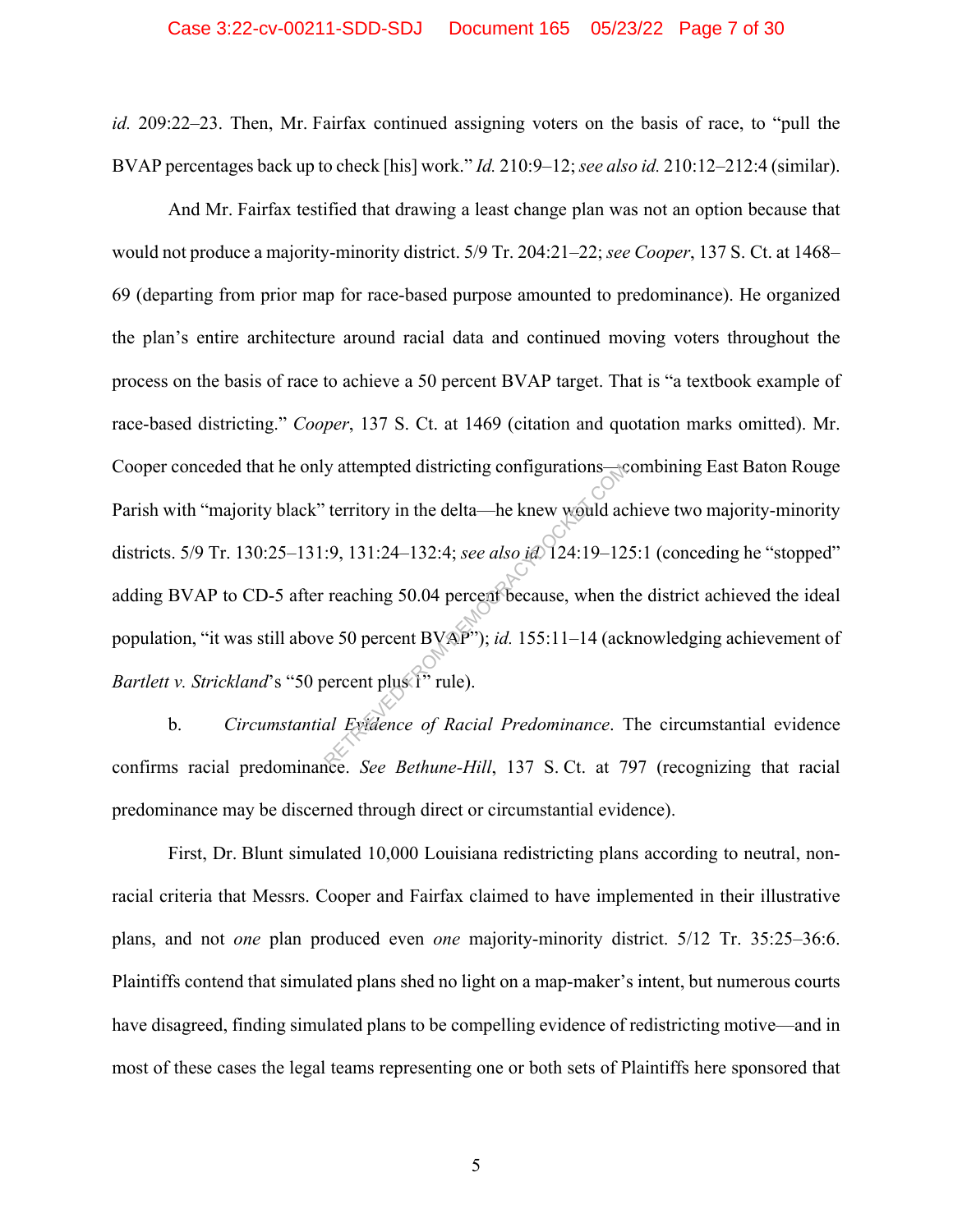#### Case 3:22-cv-00211-SDD-SDJ Document 165 05/23/22 Page 8 of 30

evidence.4 Indeed, the Fourth Circuit reversed as clearly erroneous a district court's decision *not* to credit a simulation method in ascertaining intent. *Raleigh Wake Citizens Ass'n*, 827 F.3d at 344; *cf. Gonzalez v. City of Aurora, Ill.*, 535 F.3d 594, 600 (7th Cir. 2008). Plaintiffs' expert, Dr. Palmer, admitted that Dr. Blunt's method "is a standard approach to simulating redistricting plans, used by both scholars and testifying experts." Palmer Rep., GX-30 at 3, ¶ 11. Plaintiffs criticize Dr. Blunt's constraints as too restrictive, *id.*, but the result was the same even after Dr. Blunt conducted a robustness check by significantly relaxing the parameters of his criteria and thereby broadly increased the types of districts that might be simulated, 5/12 Tr. 45:4–48:4. What is telling is that Dr. Palmer admitted Dr. Blunt used a "standard redistricting package that's widely available and one that [he's] used a lot in [his] own academic work," 5/9 Tr. 329:25–330:2, but Dr. Palmer did not run his own simulations (or did not report the results), even though he had the skill and time to do so, *see id.* 346:22–347:13. dmitted Dr. Blunt used a "standard redistrict"<br>
and a lot in [his] own academic work,<br>
wn simulations (or did not report the rest<br>
d. 346:22–347:13.<br>
uch as stark splits in the racial composition<br>
of the district<sup>15</sup> is ci

Second, evidence "such as stark splits in the racial composition of populations moved into and out of disparate parts of the district<sup>5</sup> is circumstantial evidence of predominance, *Bethune*-*Hill*, 137 S. Ct. at 800, and Mr. Bryan thoroughly demonstrated that these stark splits pervade CD2 and CD5 in each of the Plaintiffs' illustrative plans, *see generally* 5/11 Tr. 61–100. Mr. Bryan showed that predominantly Black portions of Baton Rouge, Lafayette, and other localities were placed into majority-minority districts, and predominantly white portions were placed elsewhere*.*

<sup>4</sup> *See, e.g.*, *Ohio A. Philip Randolph Inst. v. Householder*, 373 F. Supp. 3d 978 (S.D. Ohio), *vacated and remanded on other grounds*, *Chabot v. Ohio A. Philip Randolph Inst.*, 140 S. Ct. 102 (2019); *League of Women Voters of Mich. v. Benson*, 373 F. Supp. 3d 867 (E.D. Mich.), *vacated on other grounds sub nom. Chatfield v. League of Women Voters of Mich.*, 140 S. Ct. 429 (2019); *Raleigh Wake Citizens Ass'n v. Wake Cnty. Bd. of Elections*, 827 F.3d 333 (4th Cir. 2016); *City of Greensboro v. Guilford Cnty. Bd. of Elections*, 251 F. Supp. 3d 935, 937 (M.D.N.C. 2017); *Common Cause v. Rucho*, 318 F. Supp. 3d 777, 2018 U.S. Dist. LEXIS 146635 (M.D.N.C. August 27, 2018); *Harper v. Hall*, 2022-NCSC-17, 868 S.E.2d 499; *Adams v. DeWine*, 2022-Ohio-89, 2022 WL 129092 (Jan. 14, 2022); *League of Women Voters of Ohio v. Ohio Redistricting Comm'n*, 2022-Ohio-65, 2022 WL 110261 (Jan. 12, 2022); *League of Women Voters v. Commonwealth*, 645 Pa. 1, 178 A.3d 737 (2018); *Harkenrider v. Hochul*, No. 22-00506, 2022 WL 1193180 (N.Y. App. Div. Apr. 21, 2022), *aff'd as modified*, No. 60, 2022 WL 1236822 (N.Y. Apr. 27, 2022); *Common Cause v. Lewis*, 2019 N.C. Super. LEXIS 56 (N.C. Super. Ct. Sep. 3, 2019).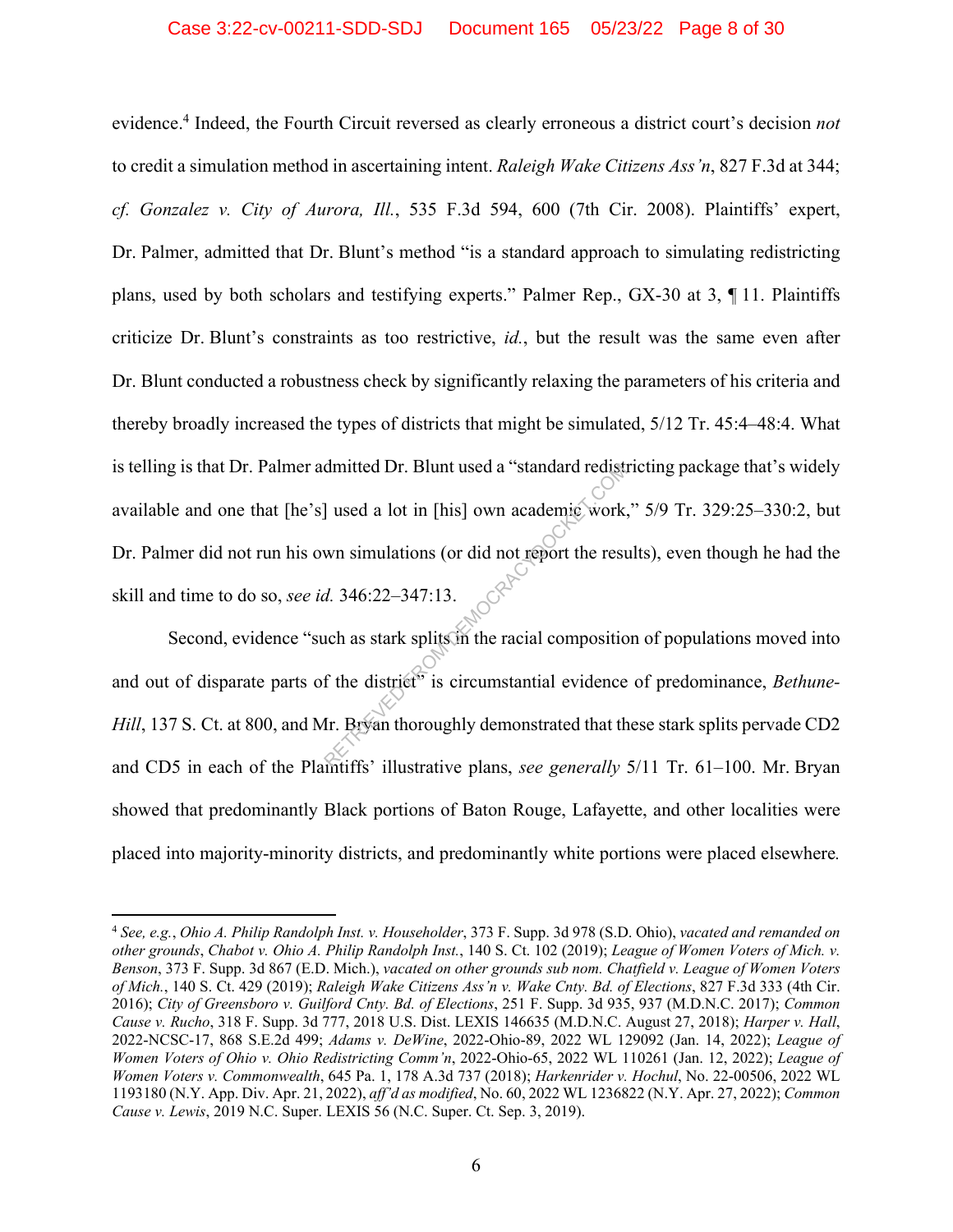*Id.* 86:4–88:13. This was also true at the census-block level, as the lines "were very, very precisely drawn with blocks that were 50 percent or more black population on one side of the line and less than 50 percent, sometimes less than 25 percent of the population on the other side of the line being white population." *Id.* 89:13–20. This evidence of predominance is sufficient to override direct denials of predominance. *See Bethune-Hill v. Va. State Bd. of Elections*, 326 F. Supp. 3d 128, 144– 75 (E.D. Va. 2018) (three-judge court).

Third, the incentives brought to bear on Messrs. Fairfax and Cooper undergird the overwhelming evidence of predominance and undercut their confusing denials. Plaintiffs hired Messrs. Fairfax and Cooper and charged them with preparing plans containing two majorityminority districts.<sup>5</sup> It is eminently plausible that they employed a high degree of intentionality in doing so and implausible that they did not. Experts have no incentive to produce reports undermining the claims of the parties that hire them. And, here, only a limited set of configurations could achieve this goal—i.e., configurations containing Baton Rouge, Monroe, and other regions with large percentages of Black residents. Only by building their plans around the goal of two majority-minority districts could that goal be achieved. Plaintiffs' experts surely did not stumble upon such configurations as the mere byproduct of non-racial goals. r and charged them with preparing planently plausible that they employed a high<br>that they did not. Experts have no in<br>e parties that hire them. And, here, only a<br>c, configurations containing Baton Rouge<br>lack residents. Onl

Fourth, the standard of predominance is lower here than in the numerous Supreme Court cases where racial predominance was found or affirmed. In those cases, the presumption of good faith afforded to state legislatures and the unique sensitivity in redistricting demand that courts "exercise extraordinary caution in adjudicating claims that a State has drawn district lines on the basis of race." *Bethune-Hill*, 137 S. Ct. at 797 (citation and quotation marks omitted). No

<sup>&</sup>lt;sup>5</sup> In some plans, the proposed remedial districts were majority Black VAP under the most expansive (and legally dubious) definition by only a couple of hundred individuals out of several hundred thousand residents. This result does not occur without precise focus on racial targets.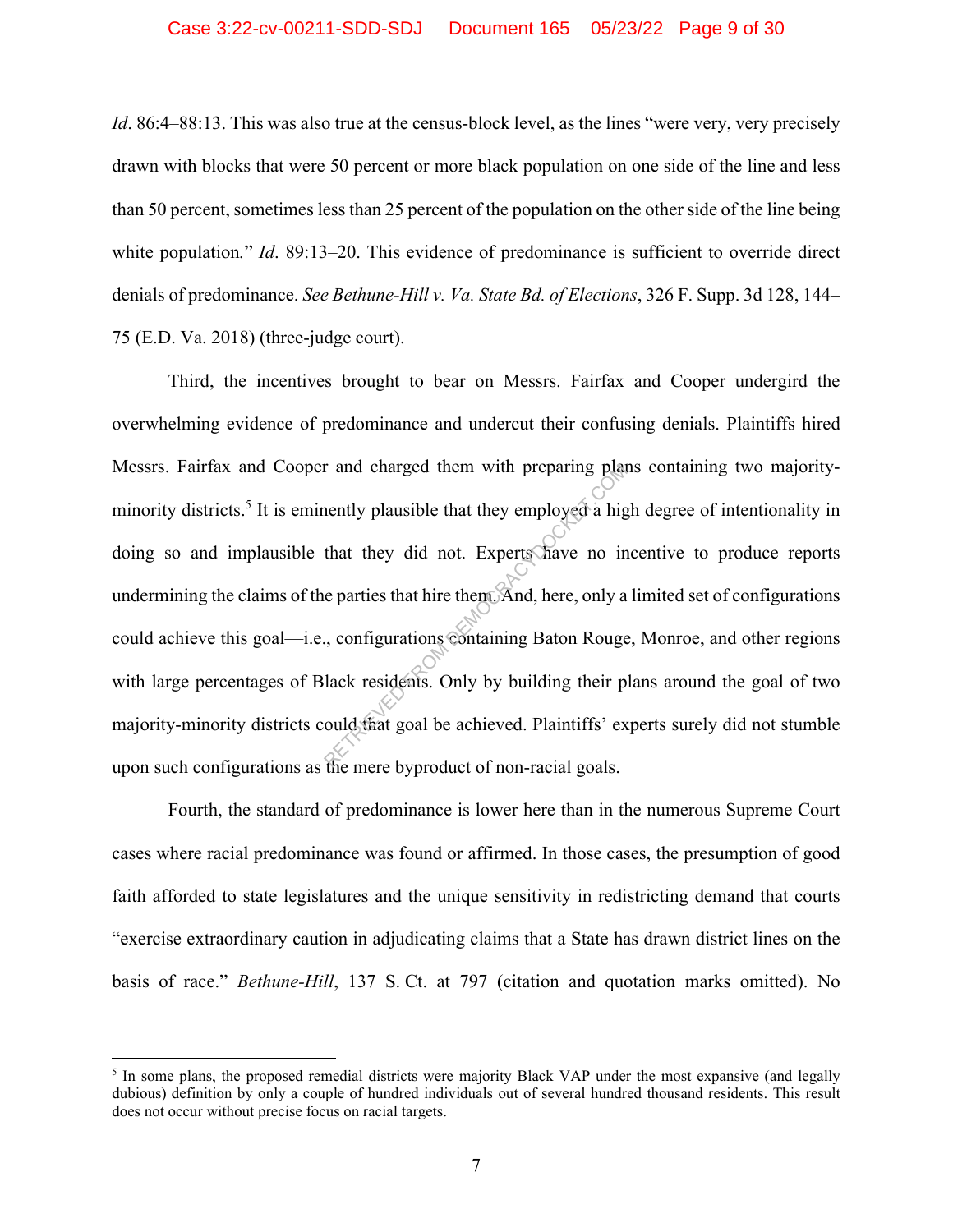#### Case 3:22-cv-00211-SDD-SDJ Document 165 05/23/22 Page 10 of 30

presumption of good faith applies, or need for caution arises, when courts evaluate evidence presented by litigants' hired experts.

c. *Plaintiffs' Contrary Factual Arguments*. Plaintiffs' arguments on the facts are designed to confuse, not persuade.

First, Plaintiffs' experts say "diluting minority voting strength" is among "the traditional districting factors" that weighs against a racial goal for purposes of assessing the predominant motive. *See, e.g.*, 5/9 Tr. 97:17–98:5; Fairfax Reb. Rep., PR-86, at 8. But the Supreme Court defines traditional districting principles for the purpose of the racial-predominance test as "*raceneutral* districting principles." *Bethune-Hill*, 137 S. Ct. at 797 (quoting *Miller v. Johnson*, 515 U.S. 900, 916 (1995) (emphasis added)). Plaintiffs' experts defined their supposed traditional districting principle of avoiding minority vote dilution as drawing a "majority black district," 5/9 Tr. 154:24– 155:7, but the Supreme Court precedent defines that as a race-*based* goal, *Wis. Legislature*, 142 S. Ct. at 1248–51; *Cooper*, 137 S. Ct. at 1468–69. *Phethune-Hill, 137 S. Ct. at 797 (quoting*<br>dded)). Plaintiffs' experts defined their surf<br>ty vote dilution as drawing a majority blanched their surfact of the magnetic phase and a race-based.<br>37 S. Ct. at 1468–69.<br>pear t

Second, Plaintiffs appear to argue that the race-based goal of creating a majority-minority district falls short of predominance so long as the mapmaker has "followed other traditional redistricting principles." 5/9 Tr. 155:4–7; *accord id.* 222:12–19. But that is "a legal proposition foreclosed . . . as soon as it was raised in this Court," because the Supreme Court rejected it in *Bethune-Hill*, "holding that when (as here) race furnished 'the overriding reason for choosing one map over others,' a further showing of 'inconsistency between the enacted plan and traditional redistricting criteria' is unnecessary to a finding of racial predominance." *Cooper*, 137 S. Ct. at 1469 n.3 (quoting *Bethune-Hill*, 137 S. Ct. at 799). Plaintiffs' assertions regarding compactness scores and other good-government principles do not change the fact that achieving two majorityminority districts "was the criterion that . . . could not be compromised." *Shaw II*, 517 U.S. at 907;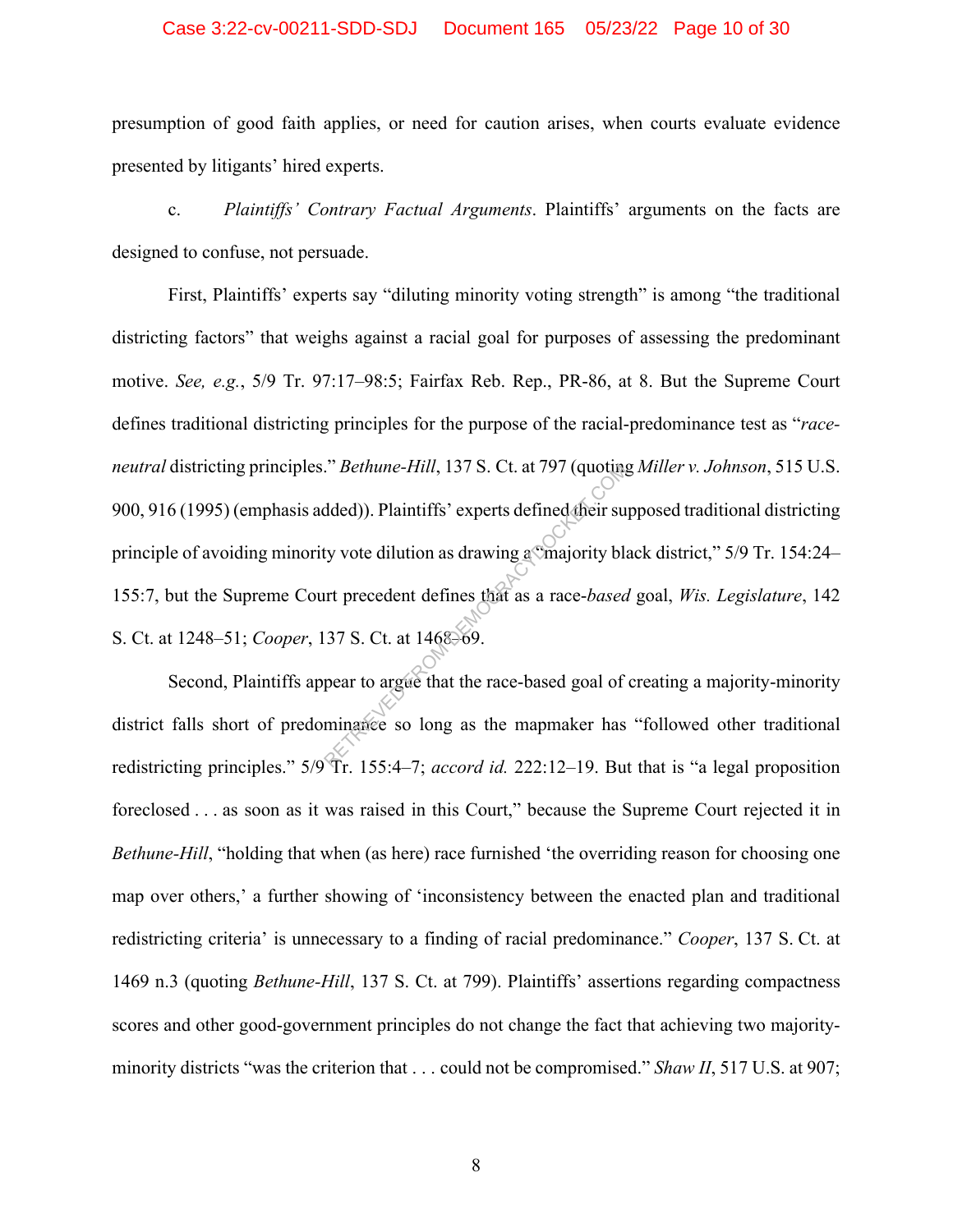#### Case 3:22-cv-00211-SDD-SDJ Document 165 05/23/22 Page 11 of 30

*see, e.g.*, 5/9 Tr. 94:23–95:11. Likewise, Plaintiffs' experts' efforts to distinguish the *Hays* districts by their appearance, 5/9 Tr. 222:16–19 (Fairfax), ignores that *Hays* found the direct evidence of motive sufficient to establish predominance, irrespective of district appearance, *Hays I*, 839 F. Supp. at 1204; *Hays v. Louisiana*, 936 F. Supp. 360, 368 (W.D. La. 1996).

Third, Plaintiffs get the traditional-principles argument wrong even on their own terms. They suggest, for example, that compliance with the one-person, one-vote principle is among the traditional districting principles that weigh against racial motivation. *See, e.g.*, 5/9 Tr. 97:17–98:5. But "the equal population goal is not one factor among others to be weighed against the use of race to determine whether race 'predominates.' Rather, it is part of the redistricting background, taken as a given, when determining whether race, or other factors, predominate in a legislator's determination as to *how* equal population objectives will be met." *Ala. Legislative Black Caucus*, 575 U.S. at 272. This criterion carries no weight. redominates.' Rather, it is part of the recession<br>ing whether race, or other factors, pr<br>al population objectives will be met." Ala<br>on carries no weight.<br>that their experts use of race is not susp<br>terest. See, e.g., 5/9 Tr

Plaintiffs also assert that their experts use of race is not suspect because racial identity is a facet of communities of interest. *See, e.g.*, 5/9 Tr. 289:13–22 (Cravins); 5/10 Tr. 190:18–191:14 (Lichtman). But this is just another suspect use of race. "[T]he sorting of voters on the grounds of their race remains suspect even if race is meant to function as a proxy for other (including political) characteristics." *Cooper*, 137 S. Ct. at 1473 n.7; *Miller*, 515 U.S. at 914 (stating that the "use of race as a proxy" for "political interest[s]" is "prohibit[ed]").

Mr. Fairfax intimated at times that his stark racial choices were the result of drawing districts to align with "socioeconomic" data. 5/9 Tr. 186:20–187:1; *id.* 202:25–203:2. This argument fails like so many other attempts to a predominance finding. Mr. Fairfax's maps tracked racial patterns at the census-block level. *See* 5/11 Tr. 89:13–20. Mr. Fairfax had only racial data available at that level. 5/9 Tr. 180:2–8. Mr. Fairfax's socio-economic information is reported at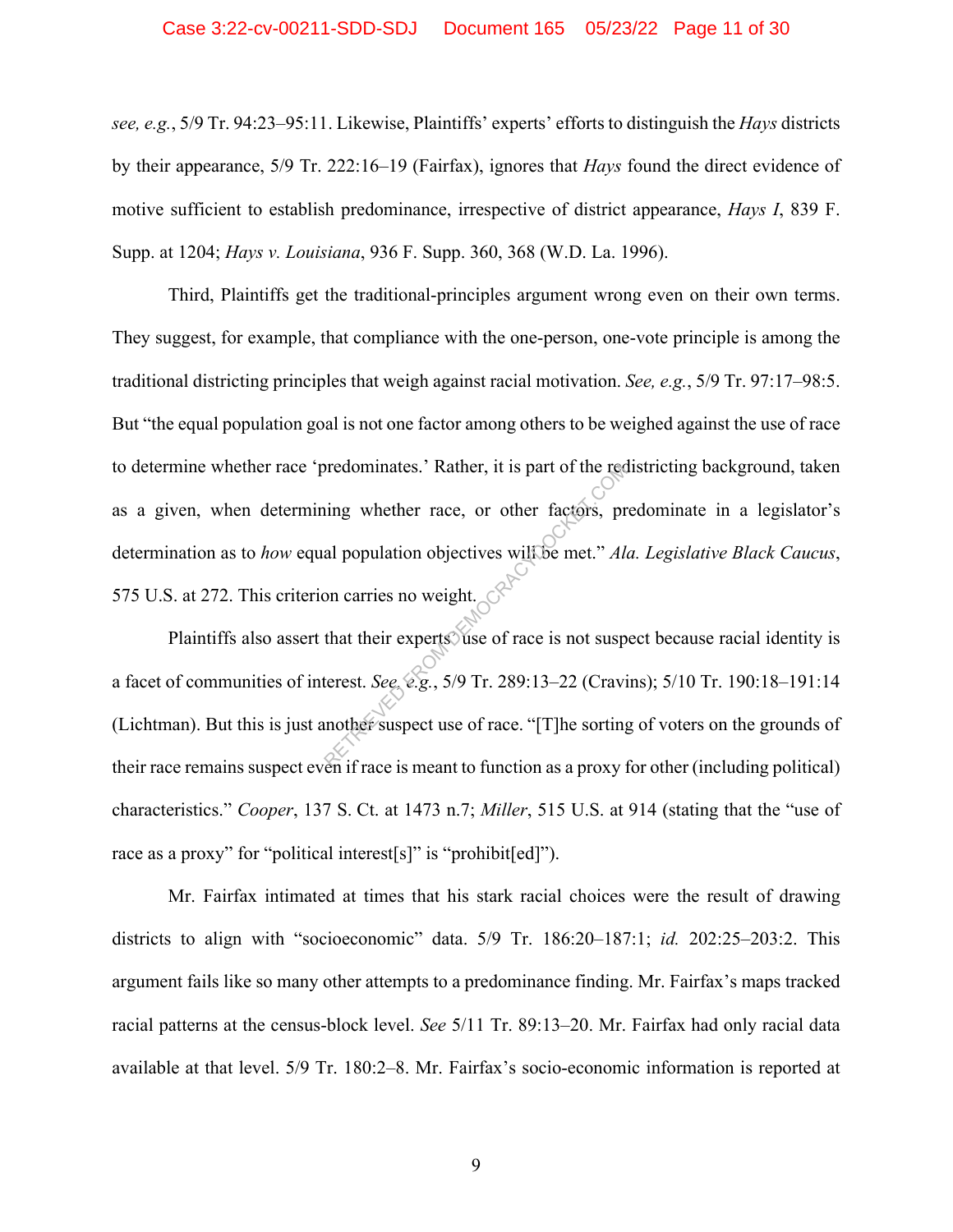#### Case 3:22-cv-00211-SDD-SDJ Document 165 05/23/22 Page 12 of 30

the census tract level, which is a higher, and less precise, level of census geography. *See* 5/9 Tr. 187:10–20, 226:14–16. Because the lines track race at the census-block level, Mr. Fairfax cannot credibly claim socioeconomic data caused the splits. *See Bush v. Vera*, 517 U.S. 952, 970–7 (1996) (plurality opinion); *Bethune-Hill*, 326 F. Supp. 3d at 175. Nor can Plaintiffs credibly pin the blame for their race-based lines on housing patterns. *See, e.g.*, 5/9 Tr. 114:7–115:24. Lines tracking those patterns were not inevitable, or even likely, absent racial predominance.

Finally, Plaintiffs suggested that drawing majority-minority districts was somehow nonracial because majority-minority districts are, in their view, racially balanced districts. *See, e.g.*, 5/11 Tr. 140:18–147:1. That again is a concession of invidious intent. "[R]acial balancing, ... is patently unconstitutional." *Grutter v. Bollinger*, 539 U.S. 306, 330 (2003). The argument contravenes the entire *Shaw* line of cases, each of which invalidated majority-minority districts that could equally have been alleged to create racial balance. The law is clear that the "assignment of voters on the basis of race" is "subject to" the "strictest scrutiny." *Miller*, 515 U.S. at 915. Example 18 a concession of invidious intended<br>
Grutter v. Bollinger, 539 U.S. 306,<br>
The of cases, each of which invalidate<br>
alleged to create racial balance. The law<br>  $\cdot$  is "subject to" the "strictest scrutiny."<br>
Exampl

d. *Plaintiffs' Legal Arguments*. Plaintiffs' strained contentions that race did not predominate betray a lack of confidence in their legal argument that racial predominance presents no problem. *See* Doc. 120 at 10 n.10; Doc. 123 at 2–3. And that argument makes little sense. The Legislature enacted a redistricting plan that Plaintiffs stipulated they have not alleged impinges on constitutional rights. Plaintiffs ask this Court to compare that non-suspect plan against race-based plans the Supreme Court has called constitutionally "odious." *Wis. Legislature*, 142 S. Ct. at 1248 (citation and quotation marks omitted). But no statute, including the VRA, may compel the constitutionally odious, especially when it was enacted to enforce the very constitutional rights being impinged. Plaintiffs do not address these problems, but instead rely on *Clark v. Calhoun*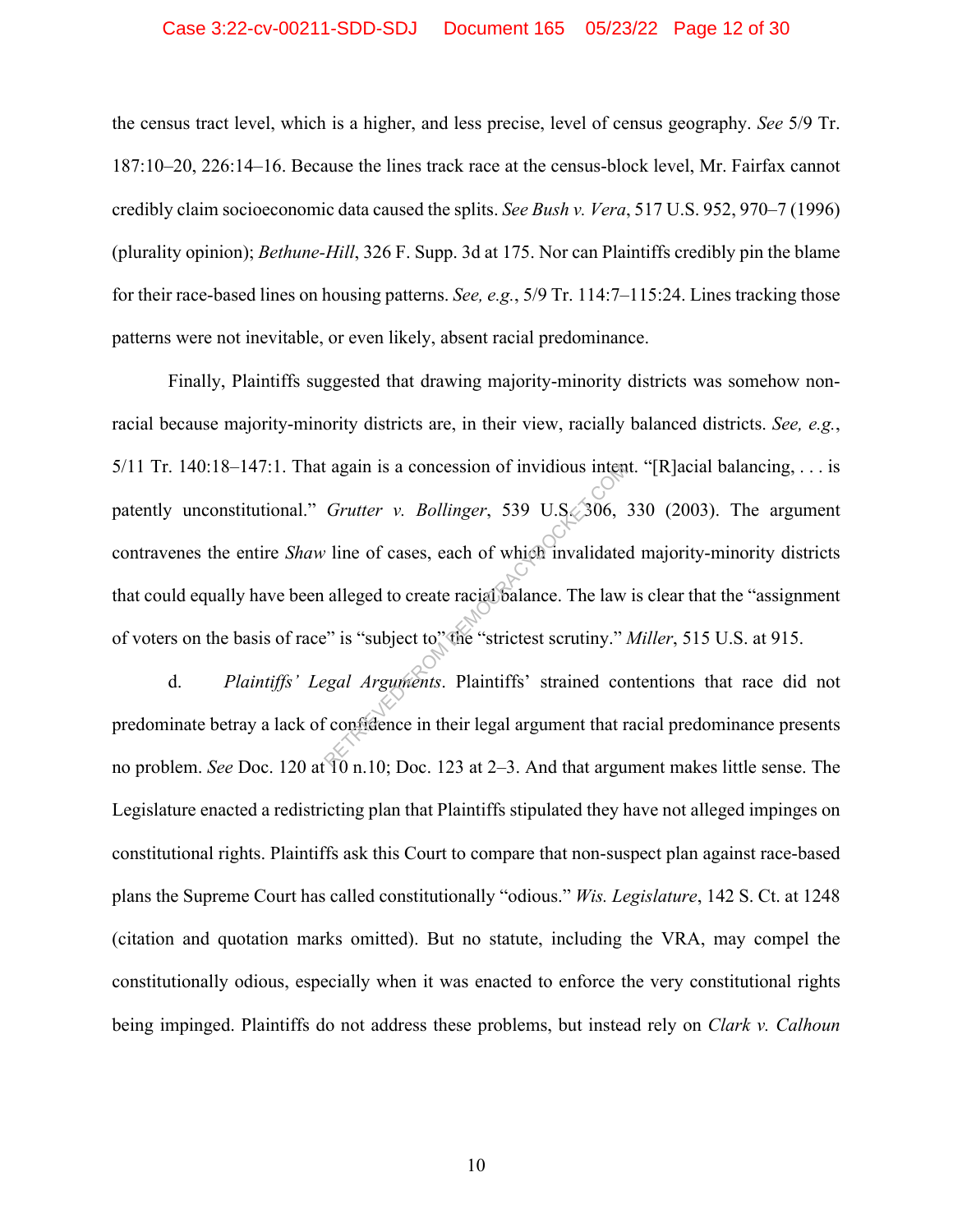*Cnty., Miss.*, 88 F.3d 1393 (5th Cir. 1996). Plaintiffs misread the relevant part of *Clark* and ignore how it fits within the larger body of relevant precent.

 To begin, Plaintiffs fail to appreciate that *Clark* addressed not one but two racialgerrymandering arguments in the context of a Section 2 claim. Plaintiffs cite only *Clark*'s first holding (in Section III.B) that the predominance test of *Miller v. Johnson* "does not apply to the first *Gingles* precondition." 88 F.3d at 1406–07. They bypass, however, *Clark*'s treatment of an argument it saw as distinct (in Section III.C): "that the County" sued in that case "did not violate § 2 because the plaintiffs' proposed remedy violates the Equal Protection Clause." *Id.* at 1407. On that latter question, the Fifth Circuit did not find predominance irrelevant but, instead, remanded because "[t]here has been no finding that the plaintiffs' plans subordinate traditional race-neutral districting plans to racial considerations," and the plaintiffs had presented an illustrative plan "which allegedly made minimal changes to existing districts and precinct lines." *Id.* at 1408 (internal quotation marks omitted). The court determined that an inquiry should be made into whether "those changes are truly 'minimal'" and whether the "predominant factor test" was satisfied.6 *Id.* (citation omitted). That is, *Clark did* view the predominance test as applicable to the illustrative plans, but as only part of the remedial analysis. Exercise to the plaintiffs' plans subord<br>
onsiderations," and the plaintiffs had providently be a plaintiffs had provident<br>
imal changes to existing districts and<br>
mitted). The court determined that an interval the "predi

Supreme Court and Fifth Circuit precedent have both since held that the remedial and liability inquiries are not separate but are one in the same. *Abbott v. Perez*, 138 S. Ct. 2305, 2333 (2018); *Harding v. Cnty. of Dallas, Tex.*, 948 F.3d 302, 309–10 (5th Cir. 2020). It is therefore no longer a legally available possibility that, as *Clark* assumed, a predominance analysis is appropriate at the remedial phase but not at the liability phase. *See also Wright v. Sumter Cnty. Bd.* 

<sup>&</sup>lt;sup>6</sup> Here, there is no argument that the illustrative plans make minimal changes as compared to the enacted plans. Plaintiffs experts admitted that they made no effort to minimize changes. *See* 5/9 Tr. 157:19–158:18. *Clark* undermines their assertions that a least-change plan cannot be a Section 2 remedy, as a least change plan was asserted to be a Section 2 remedy in that case.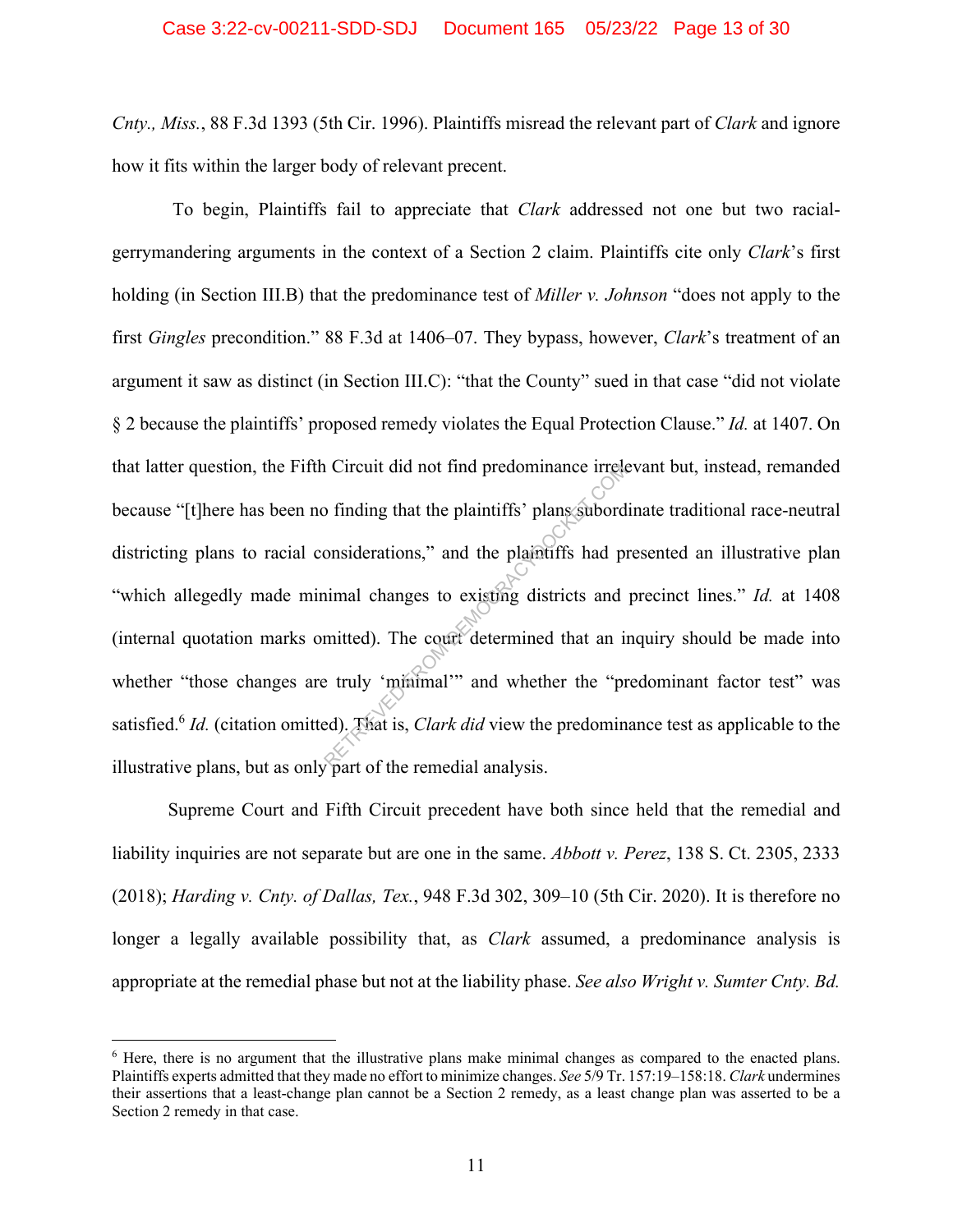#### Case 3:22-cv-00211-SDD-SDJ Document 165 05/23/22 Page 14 of 30

*of Elections & Registration*, 979 F.3d 1282, 1302–03 (11th Cir. 2020) ("[A] district court's remedial proceedings bear directly on and are inextricably bound up in its liability findings."). What the Fifth Circuit held in Section III.C now has equal applicability to Section III.B.

Further, the law of racial gerrymandering has advanced since *Clark*. Whereas *Clark* instructed the district court to evaluate to what degree the alternative plans "use[d] race at the expense of traditional political concerns," 88 F.3d at 1408, the Supreme Court has since clarified that "a conflict or inconsistency between the enacted plan and traditional redistricting criteria is not a threshold requirement," *Bethune-Hill*, 137 S. Ct. at 799. Before *Bethune-Hill*, the Supreme Court had "not affirmed a predominance finding, or remanded a case for a determination of predominance, without evidence that some district lines deviated from traditional principles." *Id.* When *Clark* was decided, it was not clear that a plan meeting the *Gingles* preconditions—which incorporate "traditional districting principles such as maintaining communities of interest and traditional boundaries," *Abrams v. Johnson*, 521 U.S. 74, 92 (1997) (quoting *Bush*, 517 U.S. at 977)—could be presumptively unconstitutional. Now, it is clear that this can be so and normally is so. "The purpose of the Voting Rights Act is to prevent discrimination in the exercise of the electoral franchise and to foster our transformation to a society that is no longer fixated on race." *LULAC v. Perry*, 548 U.S. 399, 433–34 (2006) (citation omitted). Setting racial predominance as the VRA standard is the wrong way to go about doing that.<sup>7</sup> predominance finding, or remanded a<br>
ence that some district lines deviated from<br>
was not clear that a plan meeting the *Gi*<br>
ricting principles such as maintaining c<br> *ams v. Johnson*, 521 U.S. 74, 92 (1997)<br>
ely unconsti

Finally, when *Clark* was decided, Fifth Circuit decisions had held that Section 2 remedies may not be created with predominantly racial intent. *See Washington v. Tensas Par. Sch. Bd.*, 819

<sup>7</sup> To the extent *Clark* is read otherwise, Defendants hereby preserve the argument that *Clark* was wrongly decided and should be overruled in an appropriate appellate tribunal, for reasons stated in the main text. The Supreme Court in *Merrill* is considering how racial predominance interacts with the first precondition and may well override *Clark* next Term. Plaintiffs' claim here would necessarily fail if that occurs, which is another reason to deny these motions or stay the case pending *Merrill*.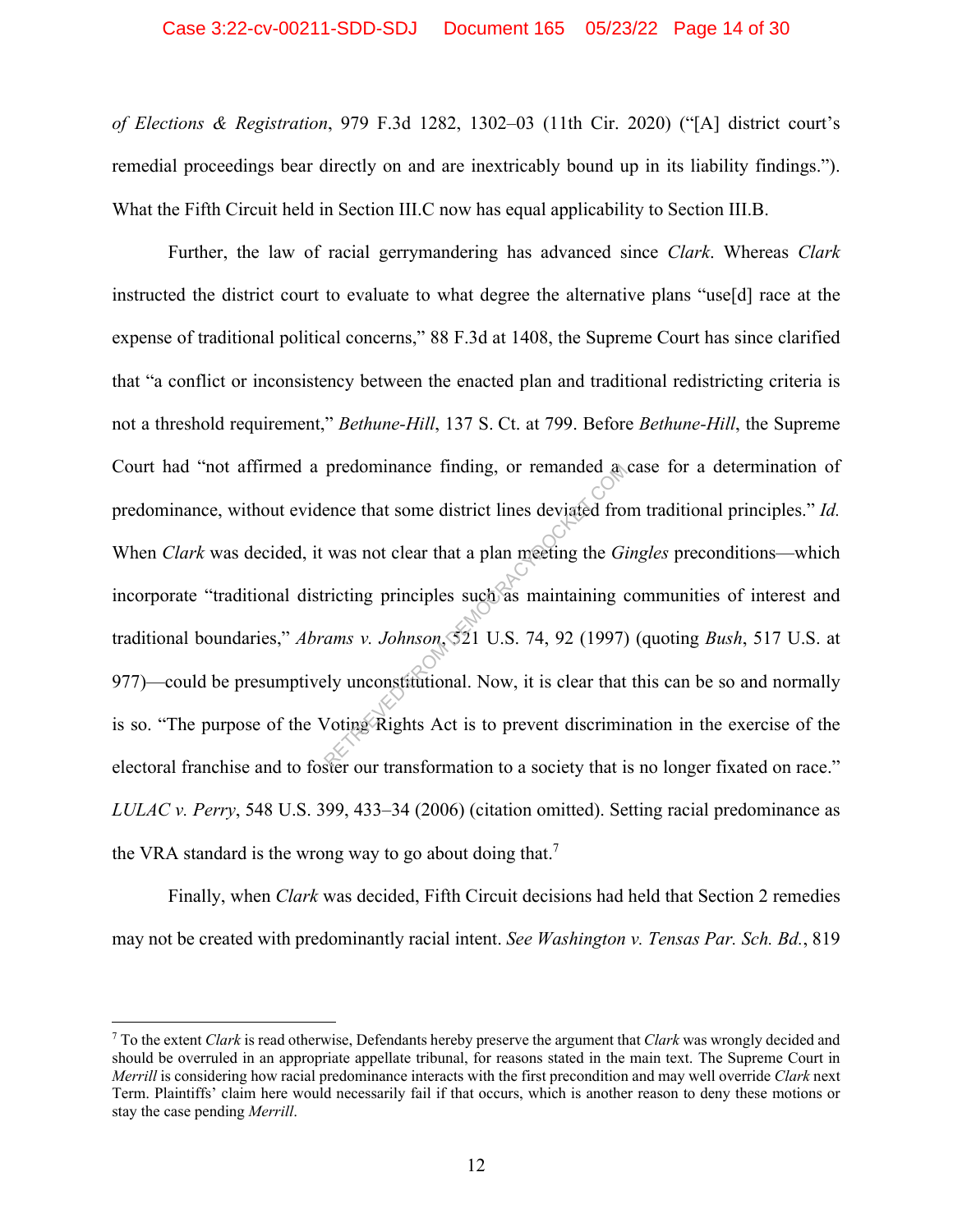F.2d 609, 612 (5th Cir. 1987). Under the rule of orderliness, "the earlier precedent controls." *United States v. Walker*, 302 F.3d 322, 325 (5th Cir. 2002).

#### **2. Non-Compliance with Traditional Districting Principles**

Plaintiffs' illustrative plans fail the first *Gingles* precondition because, in creating it, they declined to "take into account 'traditional districting principles such as maintaining communities of interest and traditional boundaries.'" *Abrams*, 521 U.S. at 92 (citation omitted). "[T]here is no basis to believe a district that combines two farflung segments of a racial group with disparate interests provides the opportunity that § 2 requires or that the first *Gingles* condition contemplates." *LULAC*, 548 U.S. at 433. This is because Section 2 rights are individual in nature and do not exist at the statewide level. *Shaw II*, 517 U.S. at 917. A district is not a Section 2 remedy when "the only common index" between the combined territory "is race." *Id.* at 435.

a. That is the case here. As explained, Plaintiffs' illustrative districts are racial gerrymanders, and it is especially critical that Plaintiffs' experts began from a racial starting point, reasoning that "[y]ou can't draw a plan in an area where black population doesn't exist." 5/9 Tr. 209:22–23. Only after discerning that a 50 percent target requires that specific territory be joined namely, East Baton Rouge Parish, Ouachita Parish (Monroe), and other portions of the delta region—did Plaintiffs seek communities-of-interest and traditional-principles justifications for the choice. 5/9 Tr. 137:13–138:10 (Cooper); *id.* 234:21–235:5. (Fairfax). Plaintiffs' experts did not analyze similarities and differences among these regions. *See* 5/9 Tr. 143:8-146:14.<sup>8</sup> And they conceded these regions are in fact different (e.g., that "East Baton Rouge, West Baton Rouge are not part of the Louisiana delta region"). *Id.* 219:17–20. Their analyses showed marked differences U.S. at 433. This is because Section 2 is<br>ide level. *Shaw II*, 517 U.S. at 917 A distinct ex<sup>2</sup> between the combined territory "is racase here. As explained, Plaintiffs' illuminally critical that Plaintiffs' experts bega

<sup>&</sup>lt;sup>8</sup> Mr. Fairfax's references to public comments at the Legislature's road-shows fails to adduce a single comment suggesting that Monroe and East Baton Rouge be joined; the references all concern concepts that lie far from the core of the non-compact configuration necessary to achieve a 50 percent BVAP threshold. *See* 5/9 Tr. 195:10–196:1.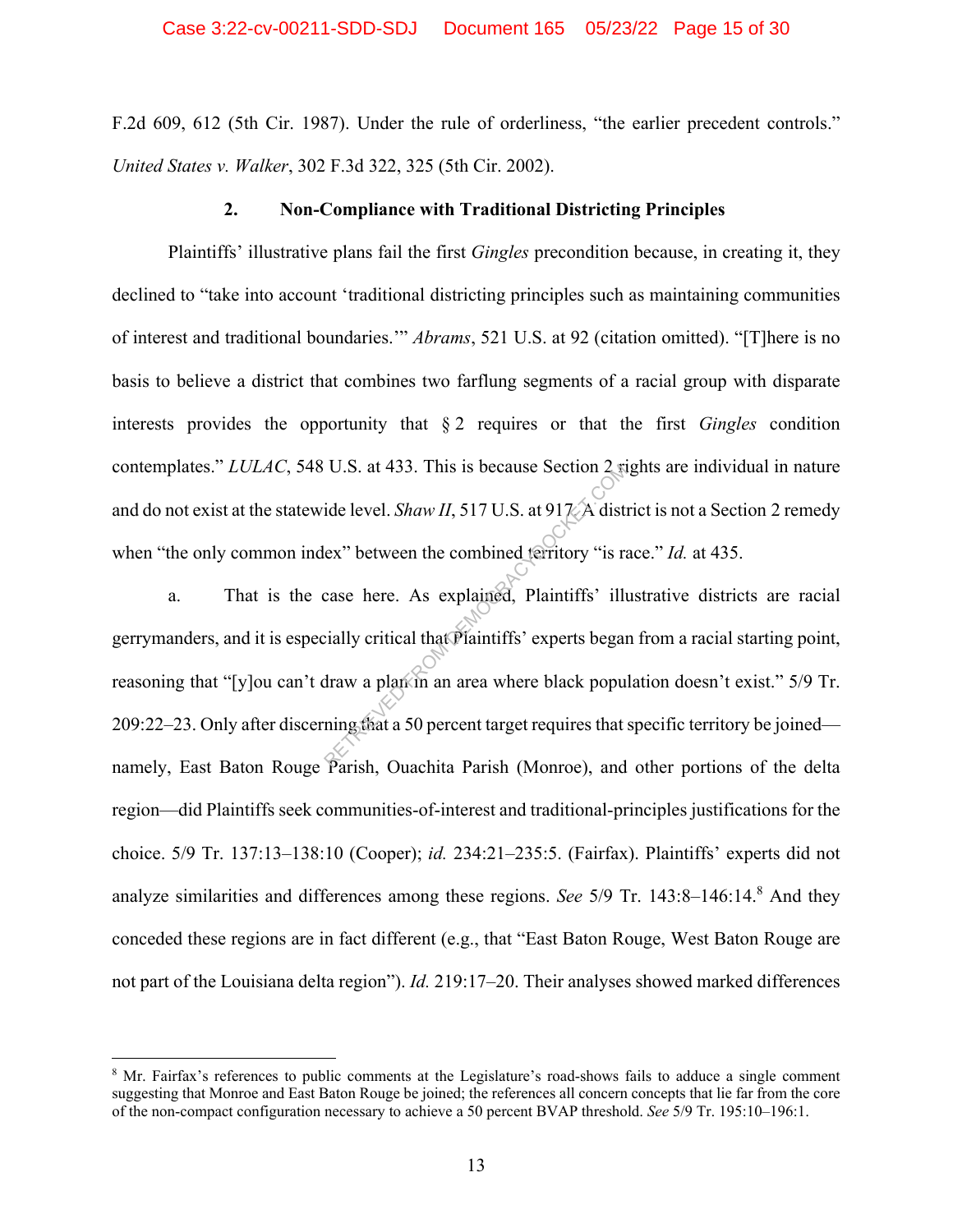#### Case 3:22-cv-00211-SDD-SDJ Document 165 05/23/22 Page 16 of 30

in household income, educational attainment, and poverty levels of Black residents in East Baton Rouge Parish compared to Black residents of the delta parishes. *See* 5/9 Tr. 151:6–154:14; *id.* 232:7–24; *id.* 234:6–18. A defense expert testified that these disparate regions were joined with a transparently racial motive and without regard to actual shared interests. 5/11 Tr. 52–164.

Plaintiffs approached this case from the wrong legal direction. They concluded that two majority-Black districts in Louisiana somewhere—anywhere—should be created and then sought to identify the location as an afterthought. By contrast, Section 2 asks whether a discrete minority community suffers vote dilution. *See Gonzalez*, 535 F.3d at 599–600; *Shaw II*, 517 U.S. at 917.

b. Plaintiffs' efforts to establish compactness in the face of these deficiencies are unavailing. *See Growe v. Emison*, 507 U.S. 25, 41–42 (1993) (it is Plaintiffs' burden to establish the *Gingles* preconditions). First, their experts provide mathematical compactness calculations purporting to show that their illustrative district meet certain scores. *See, e.g.*, 5/9 Tr. 106:5– 108:19. But this reduces the compactness inquiry to "style points." *LULAC*, 548 U.S. at 434. "The first *Gingles* condition refers to the compactness of the minority population, not to the compactness of the contested district." *Id.* at 433 (citation omitted). An illustrative district is not compact if it adjoins disparate communities on the basis of race, *see Sensley*, 385 F.3d at 597, notwithstanding their "different characteristics, needs, and interests," *LULAC*, 548 U.S. at 434. A district joining urban and suburban Black residents in East Baton Rouge Parish together with rural Black residents of the delta region (e.g., Ouachita and East Carroll Parishes) up to one-hundred eighty miles away, *see* Murray Rep., State\_4, at 23–24, is precisely the type of district *LULAC* and *Sensley* found noncompact. *See Sensley*, 385 F.3d at 597 (finding a district joining discrete communities "roughly 15 miles apart from one another" failed the first precondition); *see also Miller*, 515 U.S. at 907–08 forts to establish compactness in the ta<br>mison, 507 U.S. 25, 41–42 (1993) (it is P<br>First, their experts provide mathematic<br>ir illustrative district meet certain score<br>compactness inquiry to "style points." Lt<br>to the compa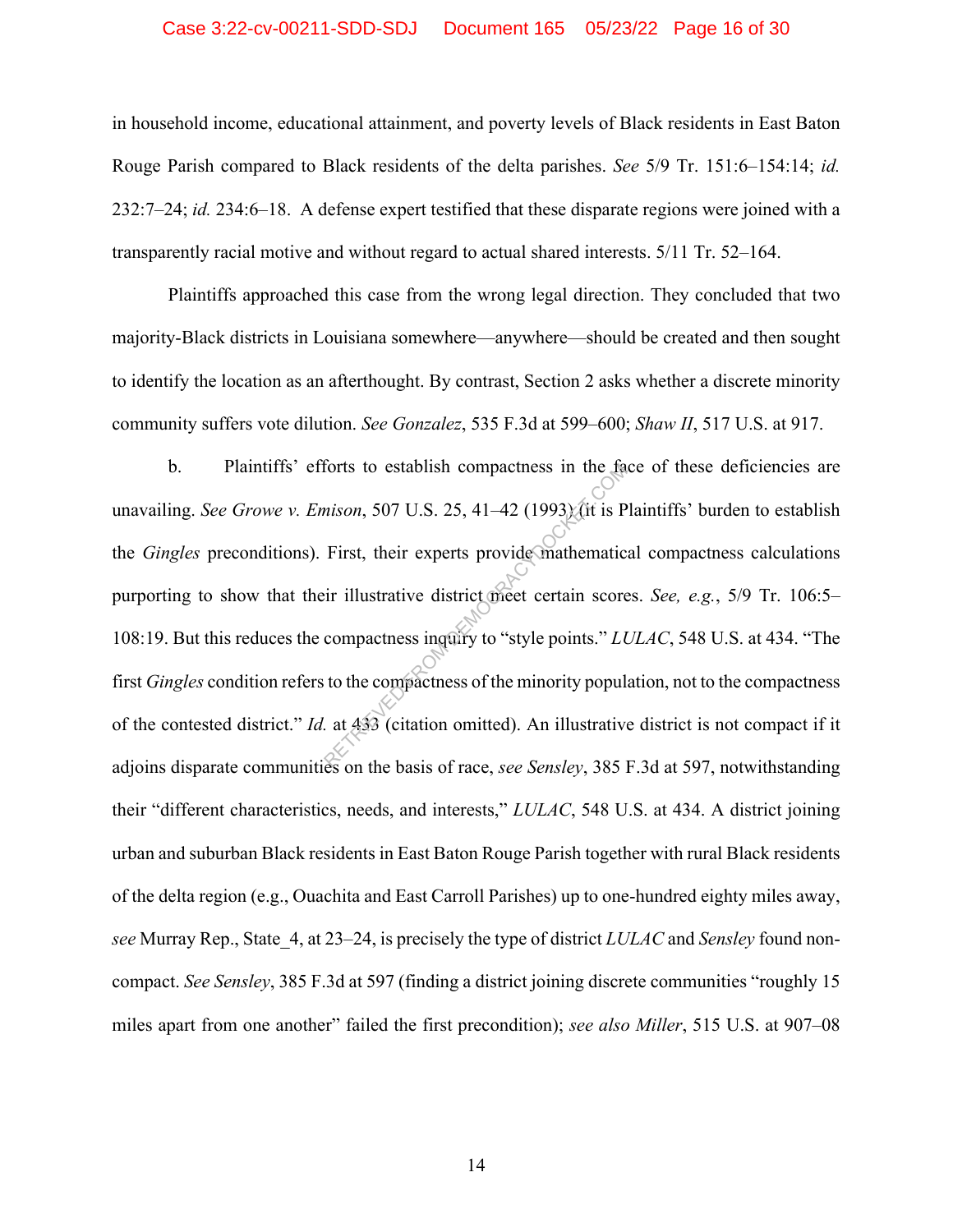#### Case 3:22-cv-00211-SDD-SDJ Document 165 05/23/22 Page 17 of 30

(condemning district that "connect[ed] the black neighborhoods of metropolitan Atlanta and the poor black populace of coastal Chatham County").

Second, Plaintiffs' experts measured the extent to which their plans split politicalsubdivision boundaries, metropolitan statistical areas, and other units of census geography they purported to be communities of interest. *See, e.g.*, 5/9 Tr. 99:21–104:24. But the compactness question is not principally whether the plans *split* areas recognized by the Census Bureau but whether they *join* areas separated by "enormous geographic difference" having "disparate needs" and interests." *LULAC*, 548 U.S. at 435. No "mathematical possibility" of minimizing abstractly defined splits can justify the joinder of persons in these disparate regions. *Id.*

Third, Plaintiffs' efforts to compare their illustrative remedies to the majority-white districts of the enacted plan,  $5/9$  Tr.  $93:8-97:3$ ,  $100:8-111:1$ ,  $116:5-118:8$  (Cooper), are legally irrelevant and factually incorrect. They are legally immaterial because no one contends that the plan's majority-white districts are compelled by a federal statute, the Legislature has no obligation to meet the *Gingles* compactness requirement to draw them, and a federal court has no role in policing a state's choices in this respect. *See Rucho v. Common Cause*, 139 S. Ct. 2484, 2501 (2019); *Banerian v. Benson*, --F. Supp. 3d--, 2022 WL 676001, at \*2 (W.D. Mich. Mar. 4, 2022) (three-judge court). The question is whether the remedial districts meet the compactness standard of *LULAC* and other precedents interpreting Section 2, not whether they meet some standard Plaintiffs' experts purport to infer from the enacted plan's majority-white districts. Plaintiffs' arguments are factually incorrect because the record establishes beyond cavil that *all* districts in the enacted plan adhere to "traditional boundaries." *LULAC*, 548 U.S. at 433 (citation omitted). Louisiana's congressional redistricting plans have remained markedly similar since the *Hays* Forts to compare their illustrative remeters<br>forts to compare their illustrative remeters<br> $5/9$  Tr. 93:8-97:3, 100:8- $\Omega$ 1:1, 116:5-<br>orrect. They are legally immaterial becausts are compelled by a federal statute, the l<br>t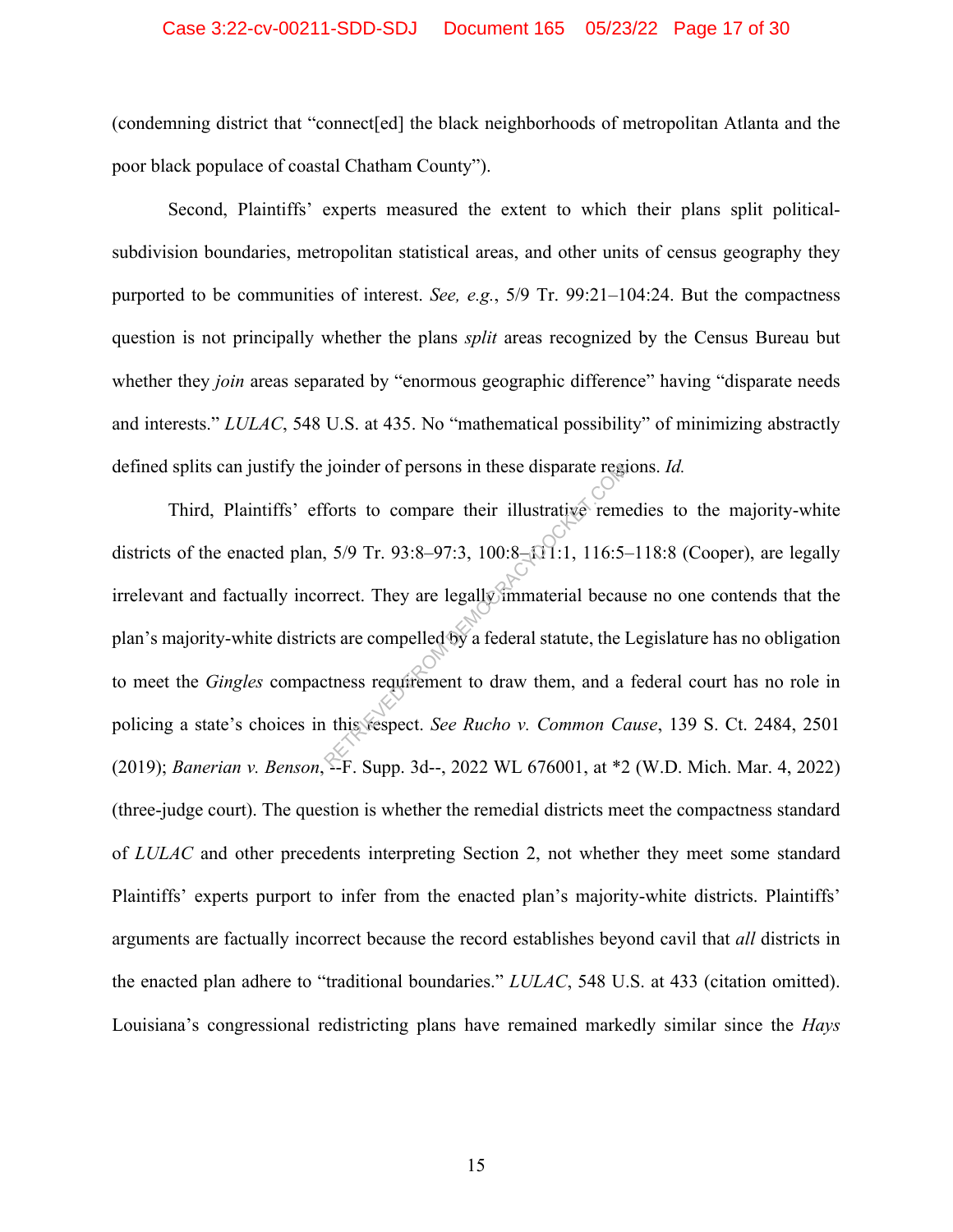#### Case 3:22-cv-00211-SDD-SDJ Document 165 05/23/22 Page 18 of 30

litigation, signaling that generations of legislators have viewed lines like those before the Court as respecting the State's communities of interest. *See* Hood Rep., Leg\_1, at 2–4.

Fourth, Plaintiffs' reliance on lay witness testimony to establish the compactness requirement is insufficient to establish a likelihood of success. As an initial matter, the testimony appears to comprise "*post hoc* justifications" contrived only after Plaintiffs' experts determined that hitting the majority-minority goal required a given conglomeration of regions. *Bethune-Hill*, 137 S. Ct. at 799. In any event, the testimony undermined their argument. Mr. Cravins repeatedly testified that Baton Rouge is part of "south Louisiana." 5/9 Tr. 240:23–241:3; *see also id.* 240:24– 247:20 (five additional references to "south Louisiana"). The delta parishes are not part of "south Louisiana" by any arguable definition. This testimony appeared to be intended to establish that East Baton Rouge should be joined to St. Landry Parish. *See, e.g.*, 5/9 Tr. 240:24–241:22. But no map was presented demonstrating that a remedial district joining East Baton Rouge and St. Landry Parish, and anchored in "south Louisiana" would cross the 50 percent BVAP threshold in a plan with two majority-minority districts. ences to "south Louisiana"). The delta particular definition. This testimony appeared to lead to still increase to the solution of the state of the Louisiana exponential district joining East at the Louisiana exposure woul

### **B. The Third** *Gingles* **Precondition**

The third *Gingles* precondition requires a challenger to prove an "amount of white bloc voting that can generally 'minimize or cancel' black voters' ability to elect representatives of their choice." *Gingles*, 478 U.S. at 56 (citations omitted). This element cannot be shown "[i]n areas with substantial crossover voting," *Bartlett v. Strickland*, 556 U.S. 1, 24 (2009), which is defined as an area where the Black-preferred candidate can prevail "without a VRA remedy"—i.e., a 50 percent minority VAP district, *Covington*, 316 F.R.D. at 168. Here, it is undisputed that white crossover voting levels are sufficient to obviate the need for even one 50 percent BVAP district. Plaintiffs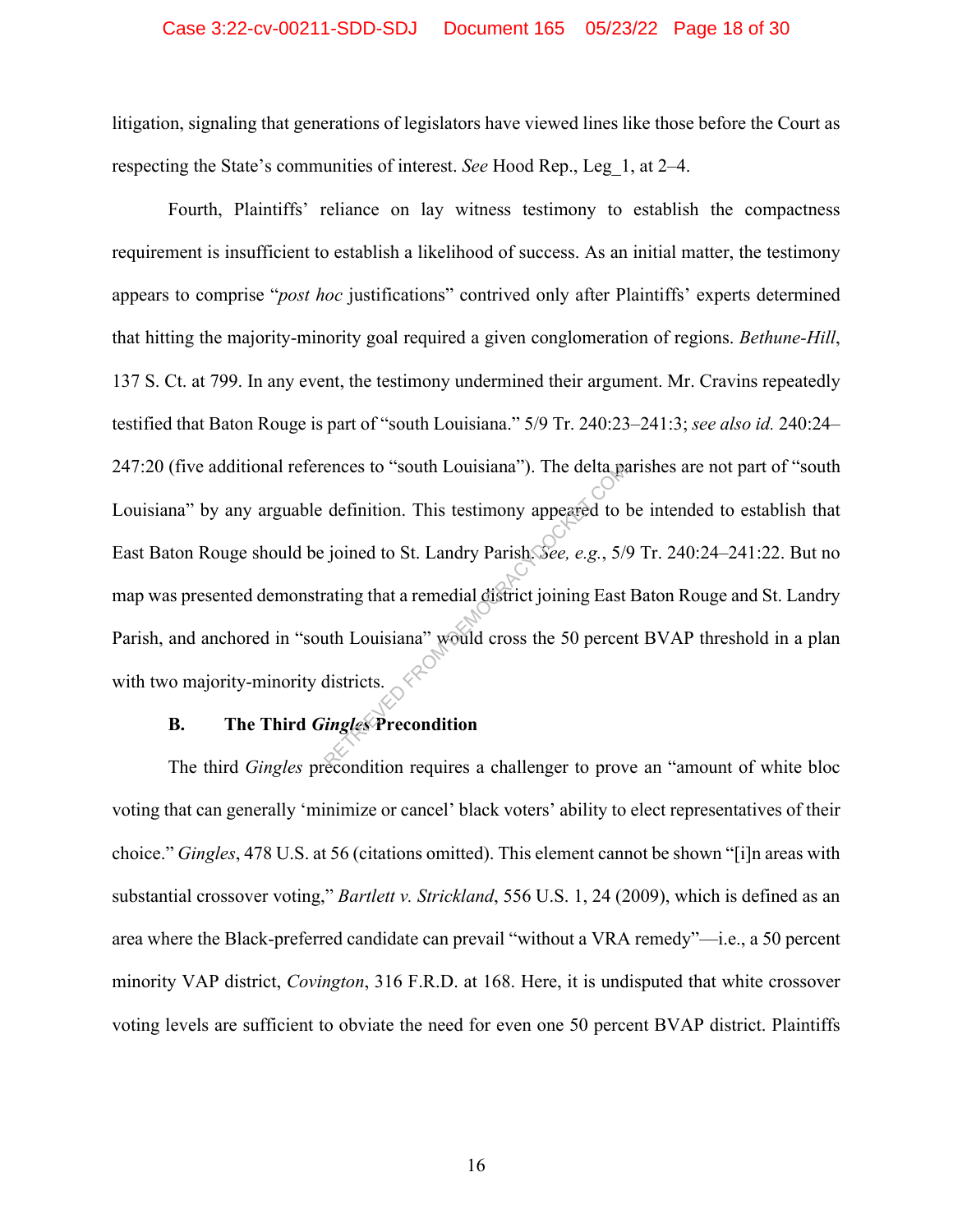#### Case 3:22-cv-00211-SDD-SDJ Document 165 05/23/22 Page 19 of 30

therefore have no meaningful chance of proving that two 50 percent BVAP districts are legally required.

1. Plaintiffs structured their polarized voting evidence around the wrong legal standard. Both their polarization experts, Dr. Palmer and Dr. Handley, defined polarized voting as existing where "black voters and white voters voted differently." 5/10 Tr. 13:12–13; *see also id.* 20:9–10; *5*/9 Tr. 309:23–310:2. In particular, they view polarized voting as existing where "black voters and white voters would have elected different candidates if they had voted separately." 5/10 Tr. 21:2–4. That would occur any time bare majorities of Black voters and white voters vote for different candidates.

From that starting point, "the experts opined (to no one's great surprise) that in [Louisiana], as in most States, there are discernible, non-random relationships between race and voting." *Cooper*, 137 S. Ct. at 1471 n.5. That is exactly the error that led to "the most extensive unconstitutional racial gerrymander ever encountered by a federal court," *Covington v. North Carolina*, 270 F. Supp. 3d 881, 892 (M.D.N.C. 2017), and embellishment with terms like "stark," 5/10 Tr. 13:7, cannot hide this. In *Covington*, the North Carolina legislature created twenty-eight majority-minority districts in its state house and senate plans, based on the advice of statistical experts who found "statistically significant racially polarized voting in 50 of the 51 counties studied." *Covington*, 316 F.R.D. at 169 (quotation marks omitted). A three-judge court found that every one of those districts was a racial gerrymander, and the Supreme Court summarily affirmed that decision in one sentence. *North Carolina v. Covington*, 137 S. Ct. 2211 (2017). The case was not close. *Covington*, 270 F. Supp. 3d at 892 ("The Supreme Court affirmed that conclusion without argument and without dissent. And the Supreme Court unanimously held that Senator int, "the experts opined (to no one's great<br>
e discernible, non-random relationships<br>
1 n.5. That is exactly the error that<br>
1 mander ever encountered by a federal<br>
81, 892 (M.D.N.C. 2017), and embellish<br>
is. In Covington,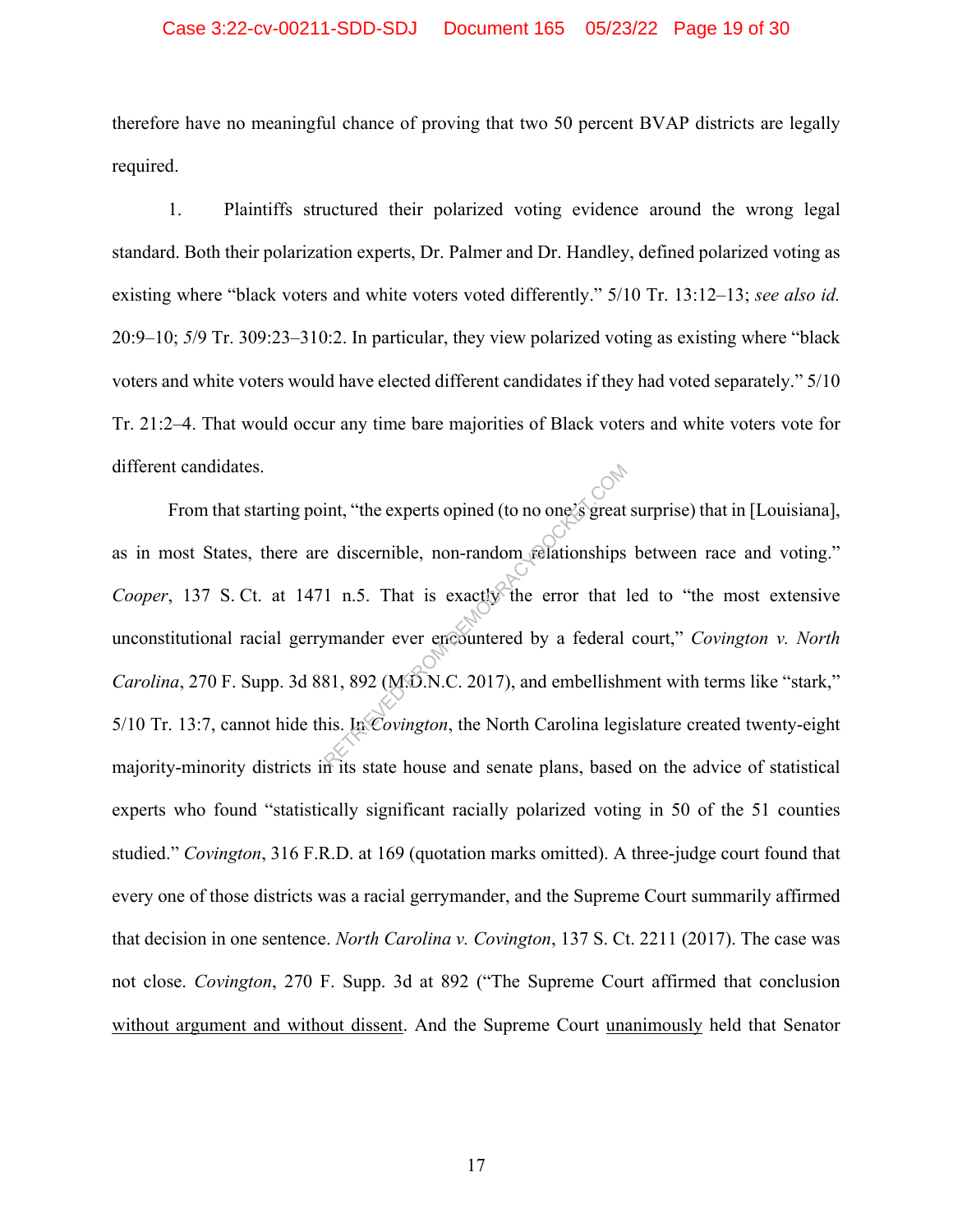#### Case 3:22-cv-00211-SDD-SDJ Document 165 05/23/22 Page 20 of 30

Rucho and Representative Lewis incorrectly believed that the Voting Rights Act required construction of majority-minority districts[.]" (underlining in original)).

The problem was that North Carolina's experts, like Plaintiffs' experts, addressed "the general term 'racially polarized voting'" which "simply refers to when different racial groups 'vote in blocs for different candidates.'" *Covington*, 316 F.R.D. at 170 (citation omitted). But they missed "crucial difference between legally significant and statistically significant racially polarized voting." *Id.* at 170 (underlining in original). Whereas polarized voting can be said to occur "when 51% of a minority group's voters prefer a candidate and 49% of the majority group's voters prefer that same candidate," *id.* at 170, "the third *Gingles* inquiry is concerned only with 'legally significant racially polarized voting,'" *id.* (quoting *Gingles*, 478 U.S. at 51, 55–56). Nonactionable polarized voting becomes legally significant only when "racial bloc voting is operating at such a level that it would actually minimize or cancel minority voters' ability to elect representatives of their choice, *if no remedial district were drawn*." *Id.* at 168 (quotation and edit marks omitted; emphasis added). The question is whether "the candidate of choice of African-American voters would usually be defeated *without a VRA remedy*." *Id.* (emphasis added). Indate," *id.* at 170, "the third *Gingles* incodentized voting,"" *id.* (quoting *Gingles*,  $\epsilon$ <br>becomes legally significant only when "rand actually minimize or cancel mino:<br>ce, *if no remedial district were drawn.*" *I* 

The *Covington* court—endorsed by every Supreme Court justice—criticized the North Carolina legislature because it "**Never Analyzed** *Gingles***' Third Factor.**" *Id.* at 167 (bolding and capitalization in original). They did not assess whether the Black-preferred candidate would likely lose "absent some remedy," and this "failure" was "fatal to their Section 2 defense." *Id.* The same is true here. Dr. Palmer and Dr. Handley did not analyze "whether majority bloc voting exist[s] at such a level that the candidate of choice of African-American voters would usually be defeated *without a VRA remedy*." *Id.* at 168 (emphasis added); *see* 5/10 Tr. 62:23–65:16. That is a failure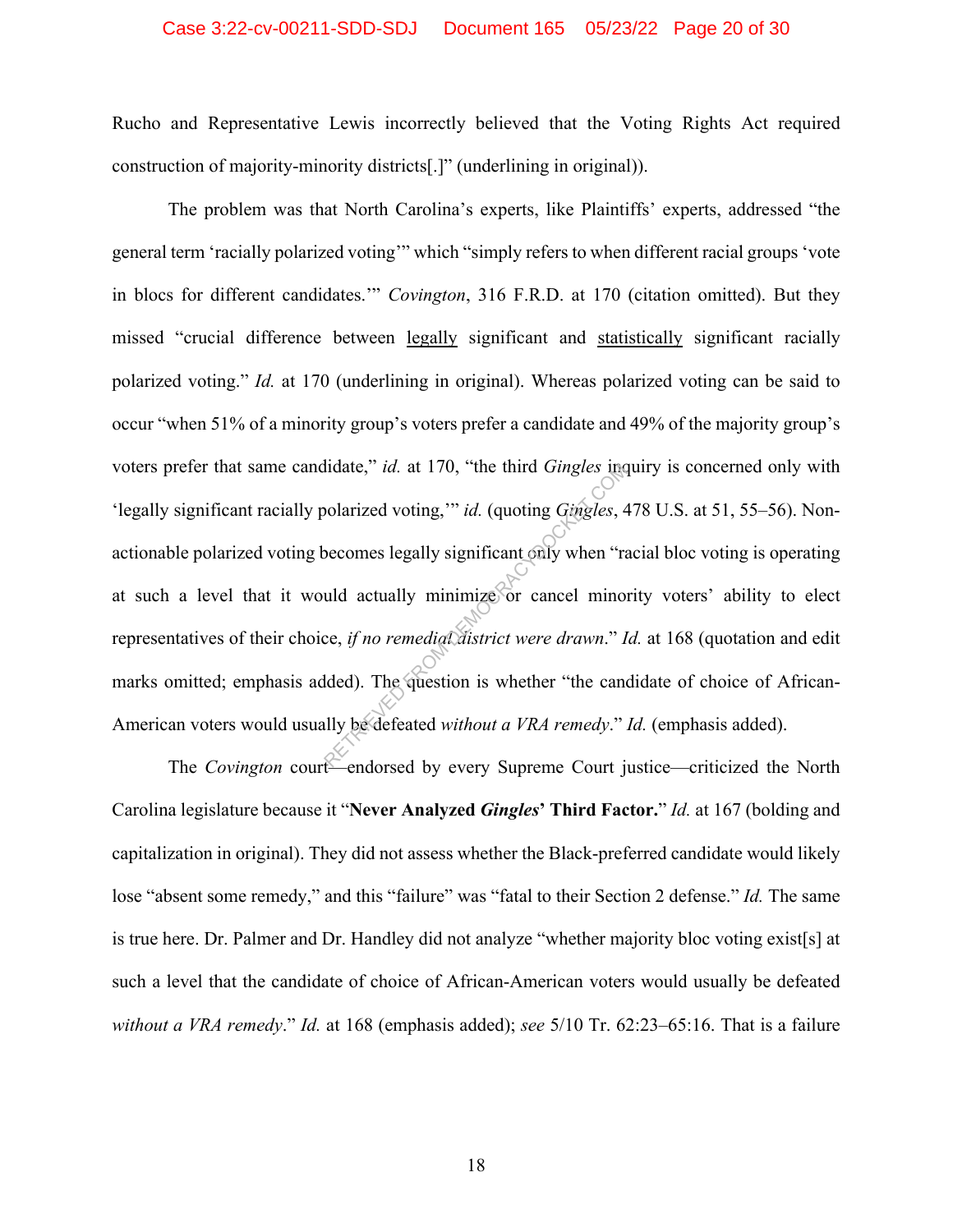#### Case 3:22-cv-00211-SDD-SDJ Document 165 05/23/22 Page 21 of 30

to prove the third precondition. "Section 2 'does not assume the existence of racial bloc voting; plaintiffs must prove it.'" *Growe*, 507 U.S. at 42 (quoting *Gingles*, 478 U.S. at 46).

In fact, Plaintiffs' experts testified—and the undisputed evidence establishes—that a VRA remedy is unnecessary for the Black-preferred candidate to have an equal opportunity to prevail.<sup>9</sup> The Supreme Court held in *Bartlett* that a VRA remedy is a district that meets "the majorityminority requirement," i.e., 50 percent plus one. 556 U.S. at 17. The question is whether a white voting bloc is sufficient to defeat the Black-preferred candidate in districts below 50 percent BVAP or, by contrast, whether a district below 50 percent BVAP would perform. Here, Dr. Lewis concluded that a 50 percent BVAP district is unnecessary in either the footprint of CD5 or CD2. Lewis Rep., Leg 2, ¶ 13. But the Court need not take his word for it: Plaintiffs' experts, and a sophisticated *amicus* brief submitted by Tulane and Louisiana State University (LSU) math and computer science professors, have found the same. Dr. Palmer testified that there is meaningful white crossover voting, 5/9 Tr. 339:18-343:10, and that CD2 and CD5 could be drawn below 50 percent and enable the Black community to elect its preferred candidates, *id.* 346:18–21. Dr. Lichtman—who was the challengers' expert in *Covington*—agreed that a district around 40 percent BVAP can perform and compared this case to *Covington* without prompting. 5/10 Tr. 198:14–200:20. Dr. Handley testified that it is possible districts below 50 percent BVAP may perform. *Id.* 75:7–11. The Tulane and LSU professors' *amicus* brief presents an analysis of nineteen elections demonstrating that districts of about 42 percent BVAP afford an equal minority electoral opportunity. *Amicus* Brief in Support of Neither Party, Doc. 97, at 23, 27, 34–34. Indeed, Plaintiffs' contention that their remedial districts will perform depends on white crossover voting, BVAP district is unnecessary in either the<br>ut the Court need not take his word for<br>ubmitted by Tulane and Logisiana State<br>i, have found the same Dr. Palmer testif<br>Tr. 339:18–343:10, and that CD2 and CI<br>ck community to elec

<sup>&</sup>lt;sup>9</sup> This is a remarkable development in a southern state and a mark of progress from the days when the VRA was read to require districts be drawn above 60 percent BVAP to afford Black residents an equal opportunity to elect candidates of their choice. *See, e.g.*, *Ketchum v. Byrne*, 740 F.2d 1398, 1415 (7th Cir. 1984); *Jeffers v. Clinton*, 756 F. Supp. 1195, 1198 (E.D. Ark. 1990).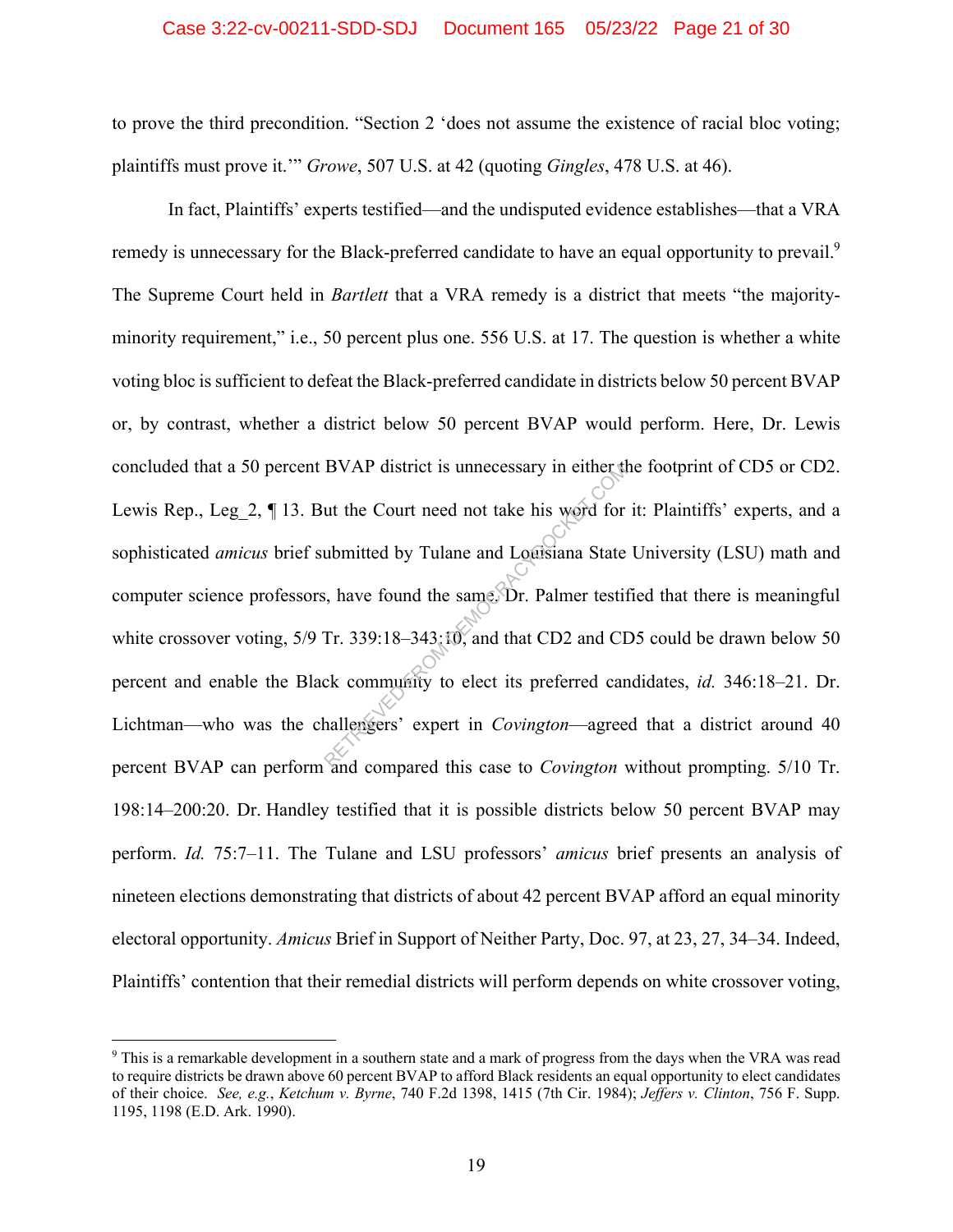#### Case 3:22-cv-00211-SDD-SDJ Document 165 05/23/22 Page 22 of 30

as their experts concede that the success of the Black preferred candidates in their projected election results occurs only with some form of white cooperation (either in voting for the Blackpreferred candidate or declining to vote). *See* 5/10 Tr. 54:18–55:18; *id.* 62:3–13.

2. There is no merit in Plaintiffs' contrary view that CD5 violates Section 2 because it is below the roughly 40 percent BVAP level that may be necessary for the Black-preferred candidate to prevail. This argument does not explain why a majority-minority district is essential in the footprint of CD2, and it is legally erroneous under *Bartlett*, which held that Section 2 does not mandate crossover districts. 556 U.S. at 23. In so holding, *Bartlett* reasoned that, in areas where white crossover voting is sufficient to create functioning crossover districts, white bloc voting carries no legal significance under the third *Gingles* precondition. *See id.* at 23–24.10

Plaintiffs also retort that their illustrative remedies are majority-minority districts, not crossover districts. Doc. 120 at 12–13. But *Bartlett* holds that, where white crossover voting is sufficient to create a functioning crossover district, "majority-minority districts *would not be required in the first place*." 556 U.S. at 24 (emphasis added). *Covington* held the same, condemning majority-minority districts in the absence of evidence that crossover districts would not perform. *See also Cooper*, 137 S. Ct. at 1471–72 (striking down majority-minority congressional district because legislature failed to assess whether a crossover district would perform). If the Legislature had drawn a second majority-minority district, it would have reenacted *Covington*, and *Covington*'s result would have followed. If the Legislature cannot create a district, neither can this Court. *See Clark*, 88 F.3d at 1408; *accord Dillard v. City of Greensboro*, 74 F.3d 230, 233–34 (11th Cir. 1996) ("Whether a redistricting plan is adopted by a court or a legislature does not affect a party's right to challenge the plan."). The Supreme Court recently made clear that under the third *Gingles* precondition. See<br>that their illustrative remedies are may<br>0 at 12–13. But *Bartlett* holds that, where<br>ioning crossover district, "majority-min"<br> $\therefore$  556 U.S. at 24 (emphasis added).<br>ity distric

<sup>&</sup>lt;sup>10</sup> For that reason, the *amicus* request that the Court fashion crossover districts as a VRA remedy is legally foreclosed. *Amicus* Brief in Support of Neither Party, Doc. 97, at 4, 27, 39.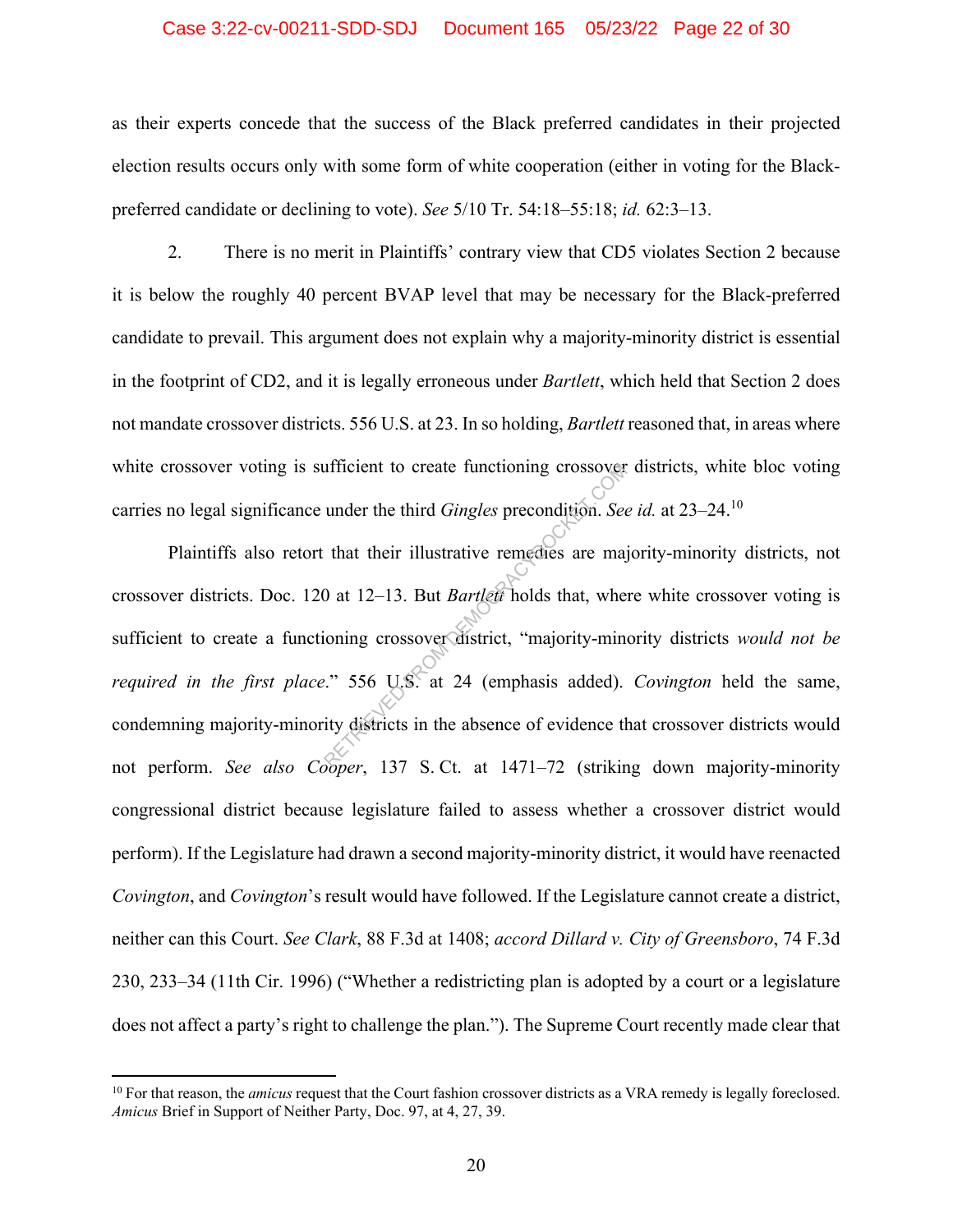#### Case 3:22-cv-00211-SDD-SDJ Document 165 05/23/22 Page 23 of 30

court-drawn plans are subject to the same racial gerrymandering standards governing legislatures—finding the principle so obvious as to justify summary reversal. *Wis. Legislature*, 142 S. Ct. at 1250.

#### **II. The Equities Militate Against an Injunction**

Plaintiffs' motions fail because they have failed to prove "that the balance of equities tips in [their] favor, and that an injunction is in the public interest." *Winter v. Nat. Res. Def. Council, Inc.*, 555 U.S. 7, 20 (2008). Plaintiffs were required to "clearly carr[y] the burden of persuasion" on these requirements. *PCI Transp.*, 418 F.3d at 545. They failed to do so.

A. Plaintiffs do not, and could not, deny that the injunction they seek would establish a state of affairs that never before existed and does not preserve the *status quo* pending trial. *See* Doc. 120 at 19–20; Doc. 123. The *Galmon* Plaintiffs contend that this poses no problem, Doc. 120 at 19–20, but the 1979 Fifth Circuit case they cite predates the Supreme Court's holding that "[t]he purpose of a preliminary injunction is merely to preserve the relative positions of the parties until a trial on the merits can be held." *Univ. of Tex. v. Camenisch*, 451 U.S. 390, 395 (1981). Plaintiffs also ignore precedent holding that "mandatory injunctive relief, which goes well beyond simply maintaining the status quo *pendente lite*, is particularly disfavored, and should not be issued unless the facts and the law clearly favor the moving party." *Martinez v. Mathews*, 544 F.2d 1233, 1243 (5th Cir. 1976). And Plaintiffs do not cite any redistricting case to have ordered a new redistricting plan as *temporary* relief. Numerous courts have declined the invitation Plaintiffs extend to this Court here. Doc. 199-1 at 23. This Court should as well. not, and could not, deny that the injunction<br>before existed and does not preserve the .<br>Circuit case they cite predates the Suprem<br>unction is merely to preserve the relative<br>eld." Univ, of Tex. v. Camenisch, 451 U.S<br>in tha

B. The public interest decisively cuts against an injunction because it poses a severe risk of widespread constitutional violations—of the magnitude approaching "the most extensive unconstitutional racial gerrymander ever encountered by a federal court," *Covington*, 270 F. Supp.

21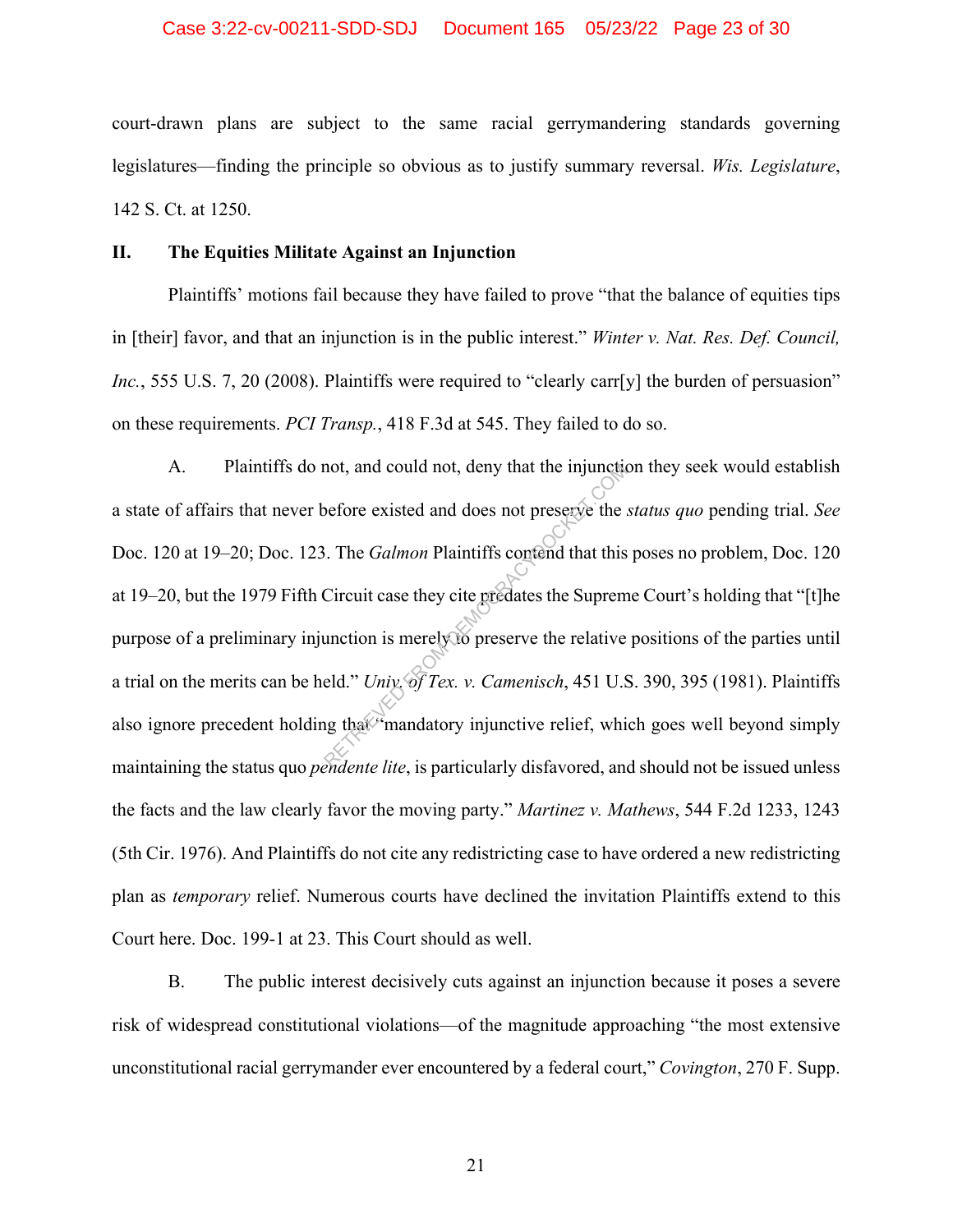#### Case 3:22-cv-00211-SDD-SDJ Document 165 05/23/22 Page 24 of 30

3d at 892. Plaintiffs cite the principle that provisional relief from state action contravening "the requirements of federal law" is in the public interest. Doc. 42-1 at 22 (citation omitted); *accord* Doc. 41-1 at 23. But Plaintiffs' illustrative remedies are presumptively unconstitutional, and any legislative or court-crafted redistricting plan with two majority-minority districts would be as well. *Cooper*, 137 S. Ct. at 1468–69. Entering an injunction, then, carries the unacceptable risk—if not the certainty—of violating the equal-protection rights of hundreds of thousands of Louisiana citizens, of all races, colors, and ethnicities. *See United States v. Hays*, 515 U.S. 737, 745 (1995) (holding that every resident of a racially gerrymandered district suffers injury in fact).

Because it "is always in the public interest to prevent the violation of a party's constitutional rights," *Jackson Women's Health Org. v. Currier*, 760 F.3d 448, 458 n.9 (5th Cir. 2014), the risk that the demanded injunction would inflict a gross and widespread equal-protection violation cannot be justified by the possibility of a statutory violation. The Court must err in favor of the Constitution. *See Gordon v. Holder*, 721 F.3d 638, 653 (D.C. Cir. 2013) ("[I]t may be assumed that the Constitution is the ultimate expression of the public interest."). The Court is required "to balance the harm that would be suffered by the public if the preliminary injunction were denied against the possible harm that would result to United if the injunction were granted." *Miss. Power & Light Co. v. United Gas Pipe Line Co.*, 760 F.2d 618, 626 (5th Cir. 1985). Here, if Plaintiffs ultimately do not prevail on the merits, then the 2022 election will have inflicted a staggering constitutional injury that can never be remedied. In these circumstances, an injunction would be irresponsible, at best. ays in the public interest to prevent<br>on Women's Health Org. v. Currier, 760<br>nded injunction would inflict a gross and<br>by the possibility of a statutory violation.<br>rdon v. Holder, 721 F.3d 638, 653 (D.<br>on is the ultimate e

C. And all that comes before the *Purcell* principle, which standing alone defeats Plaintiffs' motions. There can be no serious question that "considerations specific to election cases" bar an injunction here. *Purcell v. Gonzalez*, 549 U.S. 1, 4 (2006) (per curiam). The facts

22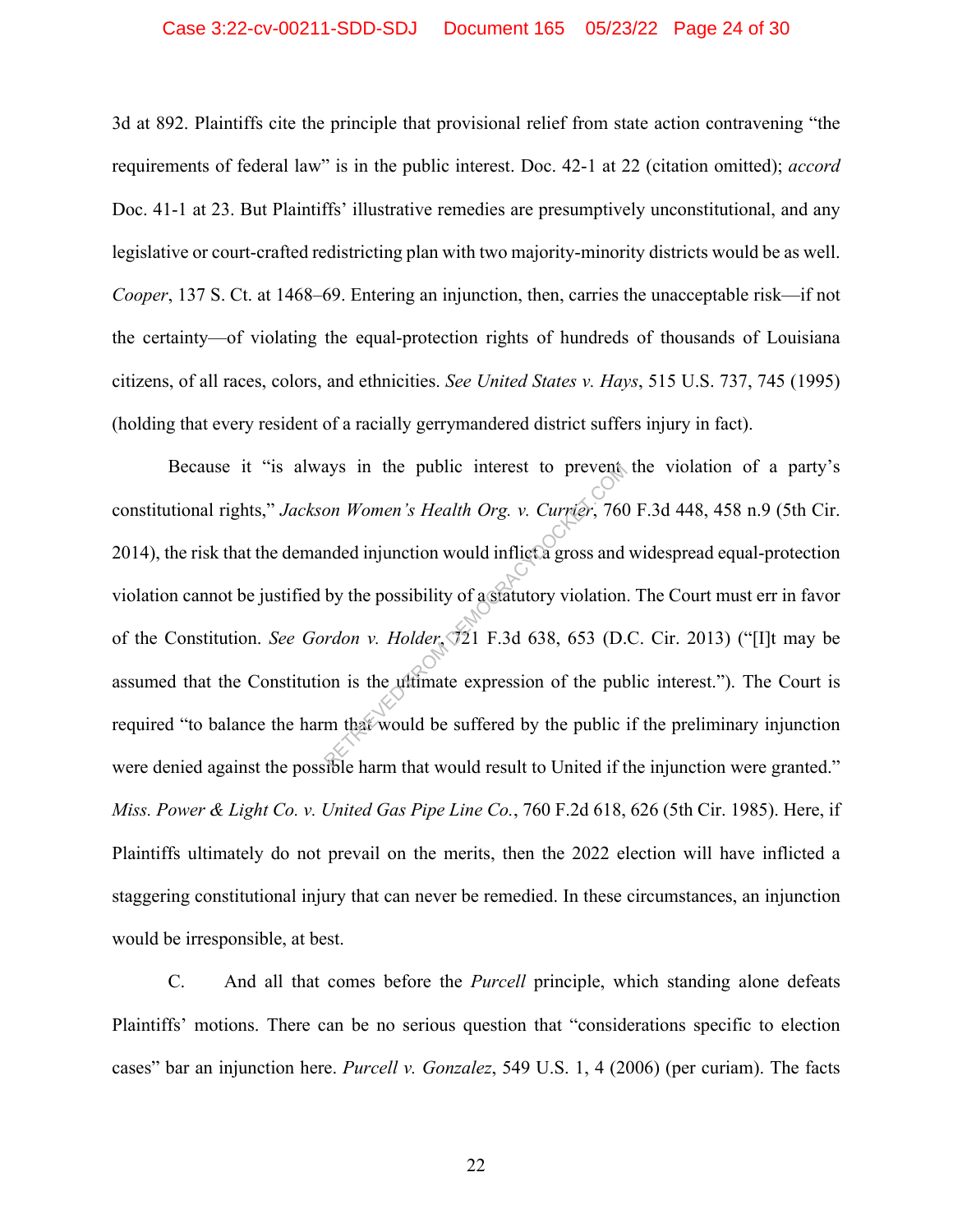#### Case 3:22-cv-00211-SDD-SDJ Document 165 05/23/22 Page 25 of 30

attested to by Louisiana's Commissioner of Elections, Sherri Hadskey—who has 30 years of experience as an elections administrator—stand unrebutted. *See* SOS Ex. 01. Election deadlines are looming; candidate qualification must be complete by July 22, 2022; objections must be filed by July 29; overseas ballots must go out no later than September 24; printing must be complete well *before* that; and early voting begins October 18. *Id.* ¶ 16. The existing congressional redistricting plan has already been implemented. 5/13 Tr. 31:9–15. To implement a new redistricting plan, the Secretary of State's office must assign voters to their congressional districts in the ERIN system, mail voter registration cards to voters in newly assigned districts, and mail notification cards to assist voters in navigating the electoral process. SOS Ex. 01 ¶¶ 18–20. The Secretary of State's office must do all of this while also handling school-board redistricting, 5/13 Tr. 33:1–4, municipal redistricting, *id.* 33:4–7, a special election called due to a previous redistricting error, *id.* 33:7–11; *see also* State\_30 at 218:26–224:2 (ordering new election because errors resulting from "the short time that the Registrar of Voters had with regard to redistricting."), yearly voting equipment maintenance,  $\sqrt{5/13}$  Tr. 33:15–21, and the potential that legislative acts may change certain processes, *id.* 33:22–34:7. In addition, the voter cards have already been mailed to 250,000 voters—letting them and potential congressional candidates know what districts they are in—and would need to be changed, reprinted, and sent out again. *See id.* 34:18–35:10; *id.* 39:5– 9; *id.* 31:9–15. And all that would need to occur despite a paper shortage that is impacting the Secretary's operations. *Id.* 39:19–40:11. From an avigating the electoral process<br>
uust do all of this while also handling sch<br>
stricting, *id.* 33:4–7, a special election<br>
11; *see also* State\_30 at  $218:26-224:2$  (or<br>
ort time that the Registrar of Voters had w

And, even with an injunction, that cannot occur yet because a new redistricting plan (as provisional relief) has yet to be fashioned, either in a lengthy legislative or judicial process. Given that forty-nine days have passed since Plaintiffs filed this lawsuit—and more time will have passed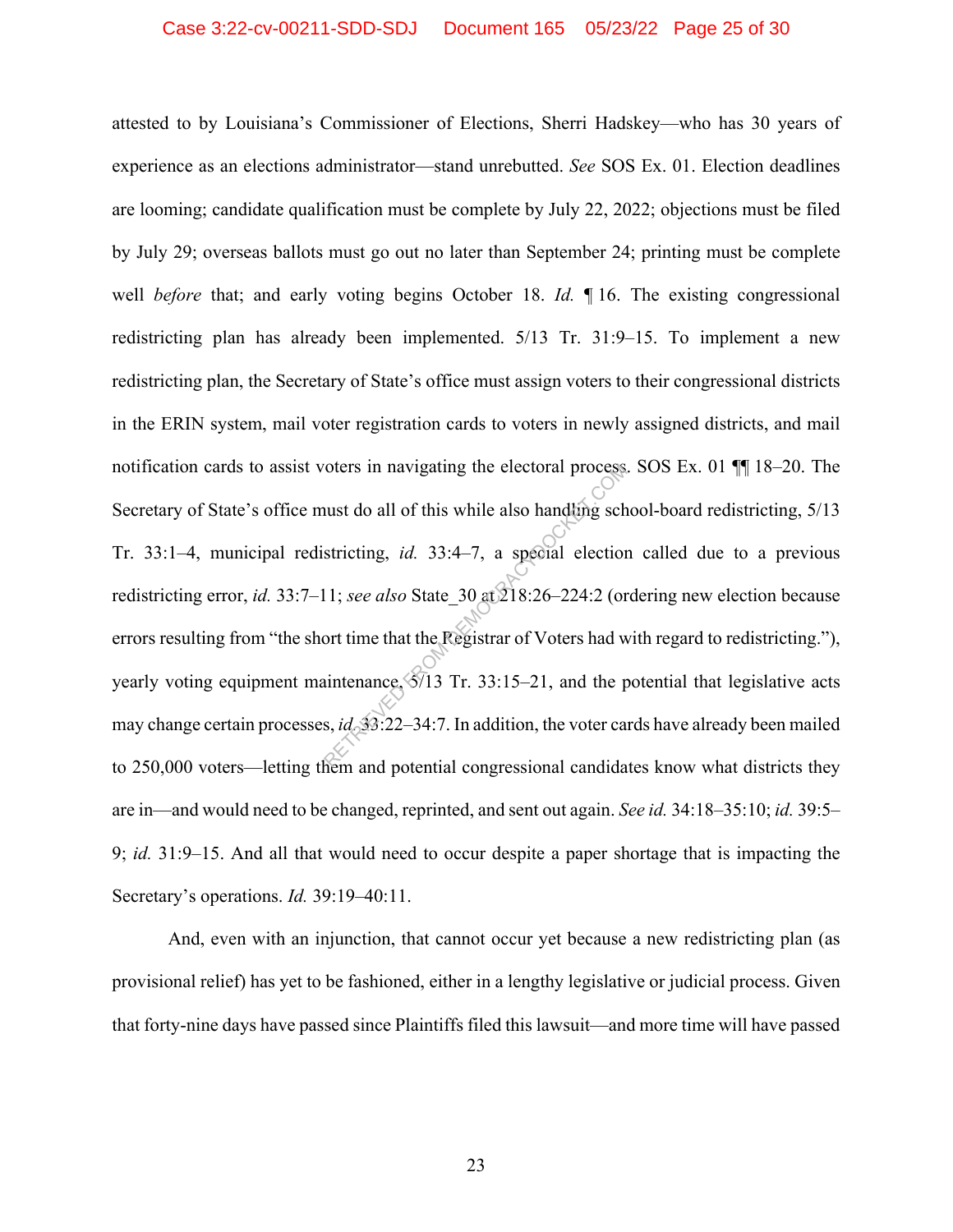#### Case 3:22-cv-00211-SDD-SDJ Document 165 05/23/22 Page 26 of 30

before an order on the instant motions issues—it would be fanciful to assume a new plan could be in place for a period of months. A whole new round of litigation would follow an injunction.

An injunction "would require heroic efforts by those state and local authorities in the next few weeks—and even heroic efforts likely would not be enough to avoid chaos and confusion." *Merrill*, 142 S. Ct. at 880 (Kavanaugh, J., concurring). That is hardly contested; Plaintiffs' evidence *supports* it. Plaintiffs' election-administration witness, Matthew Block, confirmed how thoroughly flawed their *Purcell* position is. As an initial matter, Mr. Block has no credentials comparable to those of Ms. Hadskey: he has never been an elections commissioner, never served on a parish board of supervisors, never sat on a state elections board, and never done anything meaningful by way of elections administration. 5/11 Tr. 28:5–29:9. Any conflict between the witnesses presents no serious contest. The Commissioner of Elections testified that she is "very concerned" with the prospect of implementing a new map with minimal time and potentially harmful effects. 5/13 Tr. 40:12-43:9. No witness of her credibility on this topic disagreed. Solutions administration. 5/11 Tr. 28:5–29:9<br>
Itions administration. 5/11 Tr. 28:5–29:9<br>
Itions contest. The Commissioner of Election<br>
cet of implementing achieve map with m<br>
12–43:9. No withess of her credibility or<br>
the

Nor is there a conflict between her and Mr. Block, who confirmed that administration of a new plan would require heroism. The premise of Mr. Block's testimony was that the election might be administered *sans* disaster if the ultimate election date, November 8, 2022, is pushed back, as occurred with state legislative elections after Hurricane Ida. 5/11 Tr. 21:17–22:21. That premise fails: Louisiana may move its state election dates, but not the *federal* election date because Congress codified that date, *see* 2 U.S.C. §§ 1 and 7, under its Elections Clause authority, *see Foster v. Love*, 522 U.S. 67, 69 (1997). This Court lacks the same authority because it shares none of the Elections Clause's delegated power. *See Rucho*, 139 S. Ct. at 2495–96. Nor can Plaintiffs plausibly assert that the election-day statute poses an as-applied constitutional violation when a statute supplies the sole basis of their claim.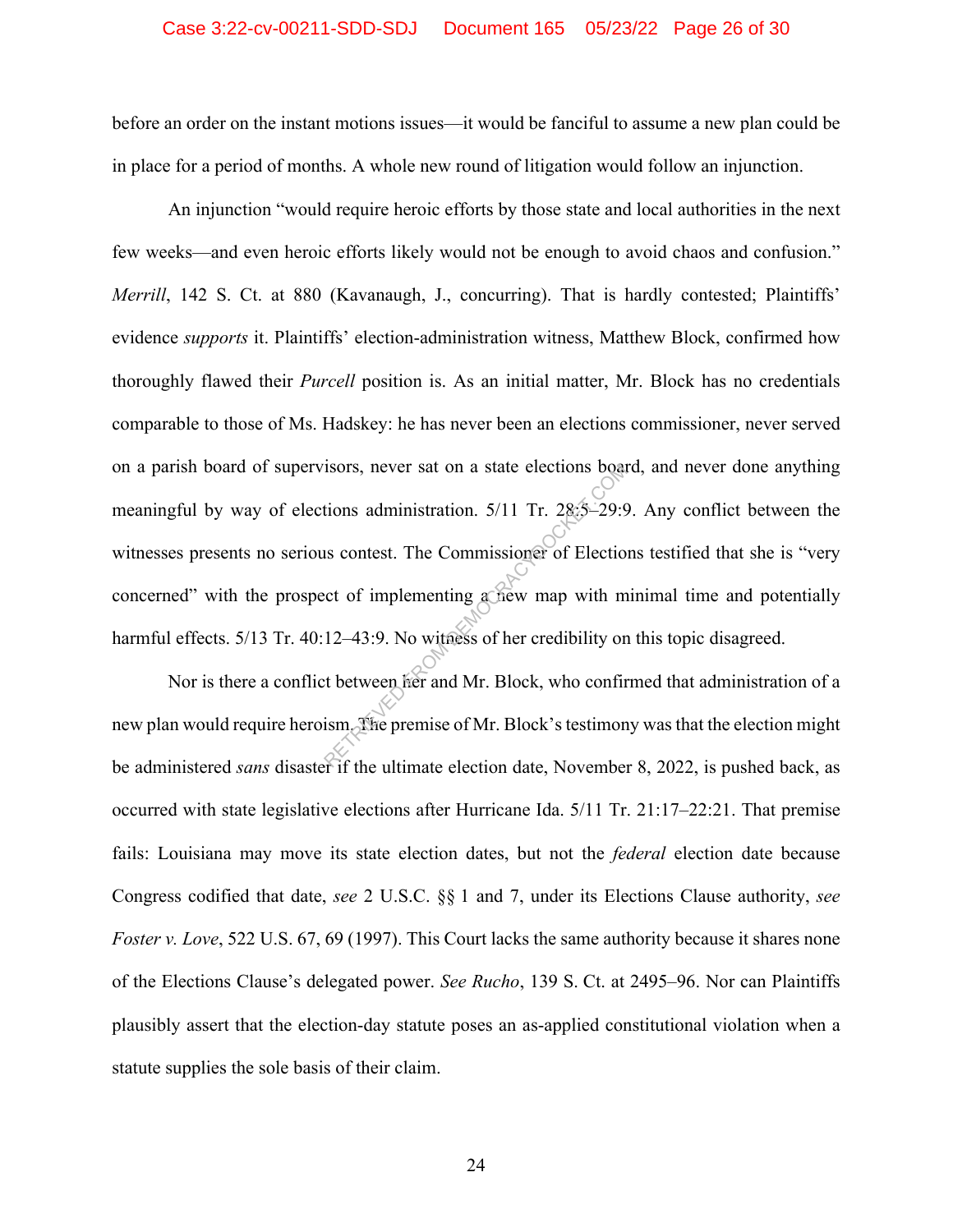#### Case 3:22-cv-00211-SDD-SDJ Document 165 05/23/22 Page 27 of 30

Moreover, Mr. Block testified that, even if the election date could move, elections administration would be a "huge challenge." 5/11 Tr. 23:1–2. This concedes away the *Purcell* issue. The *Purcell* doctrine does not afford federal district courts free reign to meddle with state election laws so long as the administrative burdens they impose fall short of the "impossible." 5/13 Tr. 57:14. Quite the opposite, *Purcell* requires "that federal district courts ordinarily should not enjoin state election laws in the period close to an election," because "[l]ate judicial tinkering with election laws *can* lead to disruption and to unanticipated and unfair consequences for candidates, political parties, and voters, among others." *Merrill*, 142 S. Ct. at 881 (Kavanaugh, J., concurring) (emphasis added). The doctrine does not permit courts to play election-meltdown roulette on the theory that the odds of disaster are, all things considered, on the lower end. *Purcell* forbids injunctions that act like hurricanes. The very fact that Plaintiffs sponsored testimony drawing that comparison proves that this case falls squarely within *Purcell*. rine does not permit courts to play electure<br>aster are, all things considered, on the<br>icanes. The very fact that Plaintiffs spons<br>case falls squarely within *Purcell*.<br>CONCLUSION<br>e of Louisiana's population has remaine<br>non

# **CONCLUSION**

The Black percentage of Louisiana's population has remained essentially the same since the 1990s. There is no testimony that its geographic concentration has changed. It was impossible to create two majority-Black congressional districts of seven in the 1990s in compliance with the Equal Protection Clause. There is every reason to believe it is impossible now, and Plaintiffs have provided no cogent argument otherwise. Plaintiffs' motions lack merit and must be denied.

*/s/ Michael W. Mengis* 

Michael W. Mengis, LA Bar No. 17994 **BAKERHOSTETLER LLP**  811 Main Street, Suite 1100 Houston, Texas 77002 Phone: (713) 751-1600 Fax: (713) 751-1717 Email: mmengis@bakerlaw.com

Respectfully submitted,

*/s/ Erika Dackin Prouty*  Erika Dackin Prouty\* **BAKERHOSTETLER LLP**  200 Civic Center Dr., Ste. 1200 Columbus, Ohio 43215 (614) 228-1541 eprouty@bakerlaw.com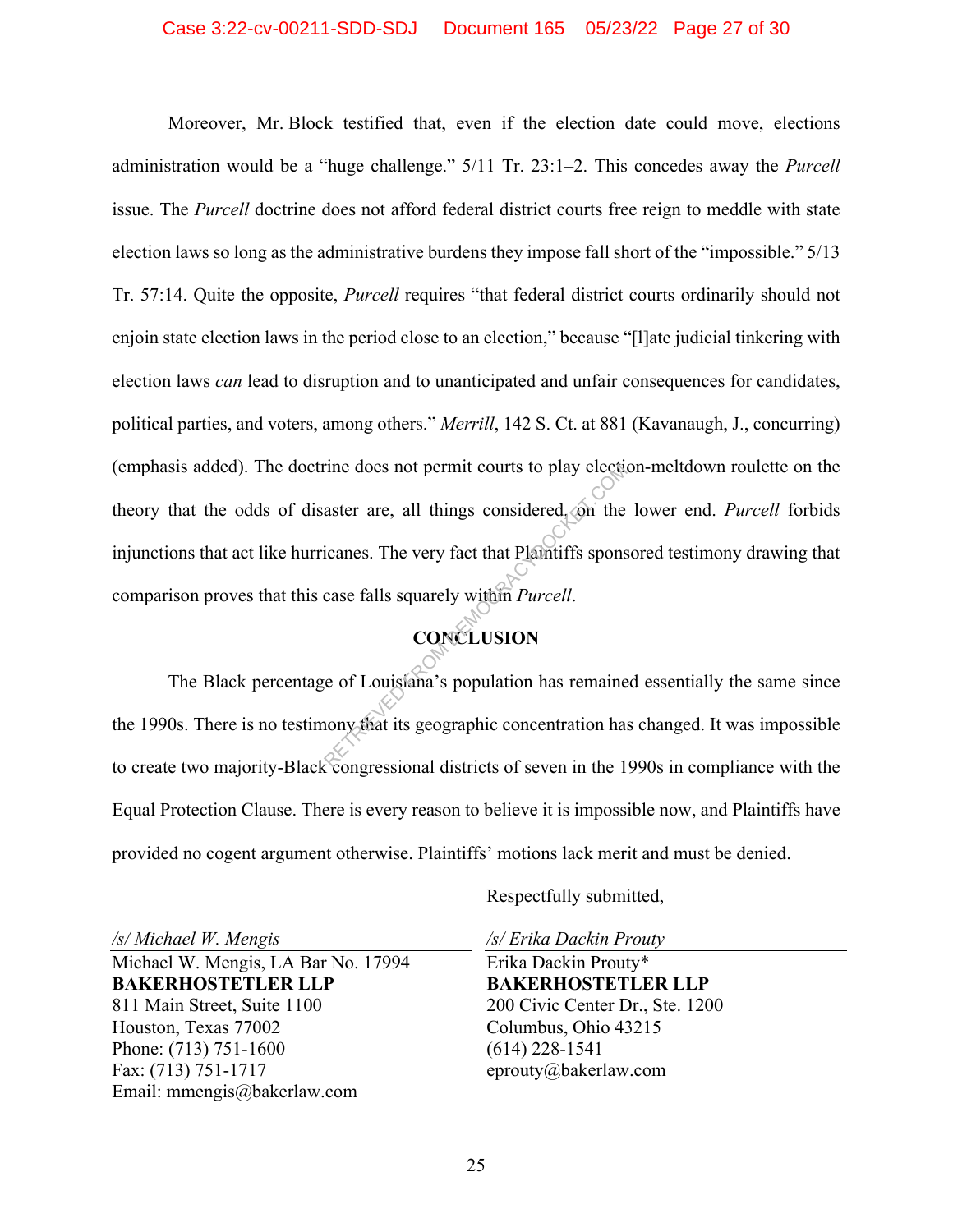E. Mark Braden\* Katherine L. McKnight\* Richard B. Raile\* **BAKERHOSTETLER LLP** 

1050 Connecticut Ave., N.W., Ste. 1100 Washington, D.C. 20036 (202) 861-1500 mbraden@bakerlaw.com kmcknight@bakerlaw.com rraile@bakerlaw.com

Patrick T. Lewis\* **BAKERHOSTETLER LLP** 

127 Public Square, Ste. 2000 Cleveland, Ohio 44114 (216) 621-0200 plewis@bakerlaw.com

\* *Admitted Pro Hac Vice* 

*Counsel for Legislative Intervenors, Clay Schexnayder, in his Official Capacity as Speaker of the Louisiana House of Representatives, and of Patrick Page Cortez, in his Official Capacity as President of the Louisiana Senate* 

*/s/ Phillip J. Strach\* (Lead Counsel)* 

phillip.strach@nelsonmullins.com Thomas A. Farr\* tom.farr@nelsonmullins.com John E. Branch, III\* john.branch@nelsonmullins.com Alyssa M. Riggins\* alyssa.riggins@nelsonmullins.com Cassie A. Holt\* cassie.holt@nelsonmullins.com **NELSON MULLINS RILEY & SCARBOROUGH LLP**  4140 Parklake Avenue, Suite 200 Raleigh, NC 27612

Telephone: (919) 329-3800 Facsimile: (919) 329-3799

*/s/ John C. Walsh*  John C. Walsh (Louisiana Bar Roll No. 24903) john@scwllp.com **SHOWS, CALI & WALSH, L.L.P.**  P.O. Box 4046 Baton Rouge, LA 70821 Telephone: (225) 346-1461 Facsimile: (225) 346-5561

*Counsel for Defendant R. Kyle Ardoin \*Admitted Pro Hac Vice* 

RETRIEVED FROM DES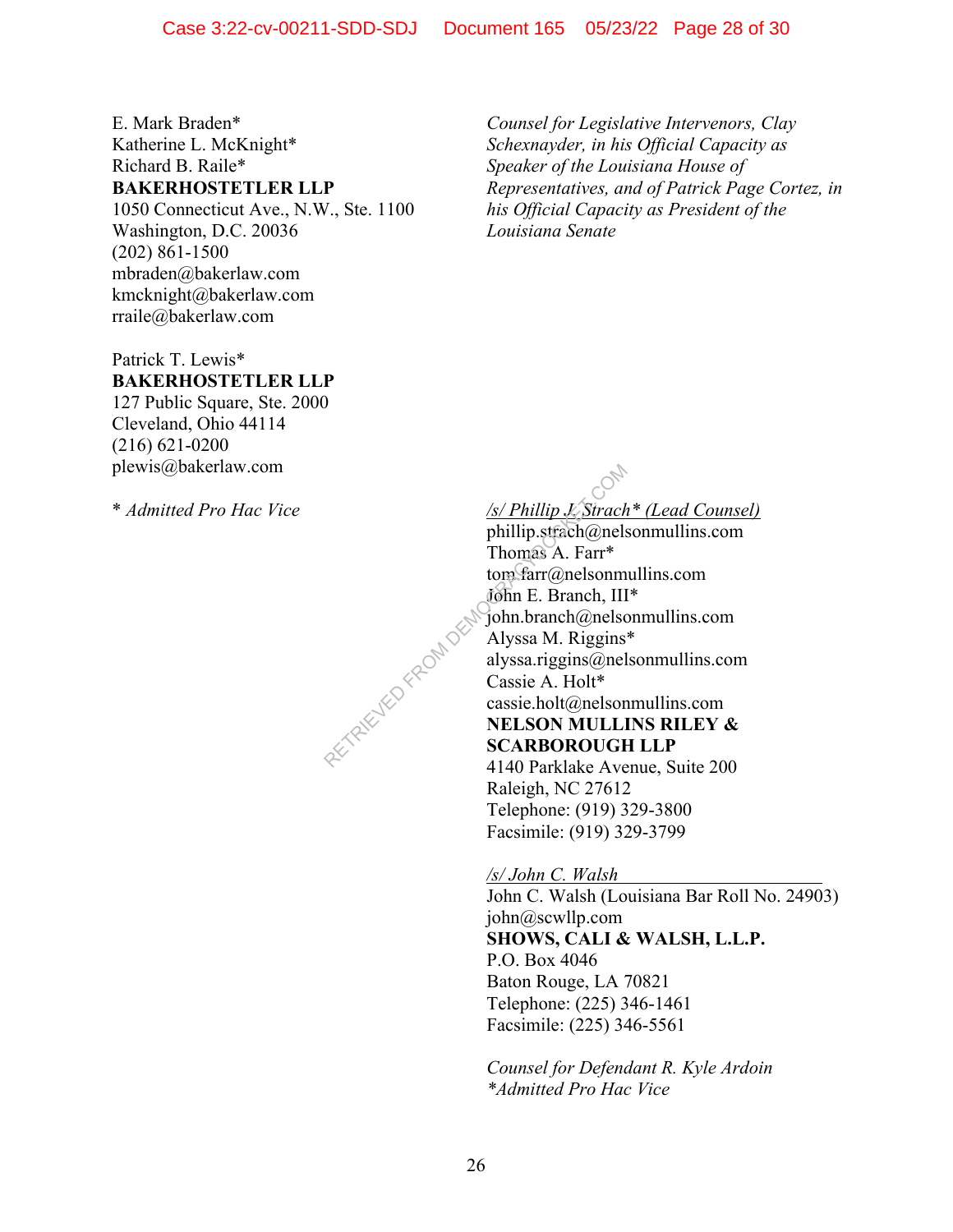Jason B. Torchinsky (DC 976033)\* Phillip M. Gordon (DC 1531277)\* Dallin B. Holt (VSB 97330)\*9 Holtzman Vogel Baran Torchinsky & Josefiak, PLLC 15405 John Marshall Highway Haymarket, VA 20169 (540) 341-8808 phone (540) 341-8809 fax jtorchinsky@holtzmanvogel.com pgordon@holtzmanvogel.com dholt@holtzmanvogel.com

*\*Admitted Pro Hac Vice* 

Jeff Landry Louisiana Attorney General

*/s/Angelique Duhon Freel*  Elizabeth B. Murrill (LSBA No. 20685) Shae McPhee (LSBA No. 38565) Morgan Brungard (CO Bar No. 50265)\* Angelique Duhon Freel (LSBA No. 28561) Carey Tom Jones (LSBA No. 07474) Jeffrey M. Wale (LSBA No. 36070) Office of the Attorney General Louisiana Department of Justice 1885 N. Third St. Baton Rouge, LA 70804 (225) 326-6000 phone (225) 326-6098 fax murrille@ag.louisiana.gov freela@ag.louisiana.gov walej@ag.louisiana.gov jonescar@ag.louisiana.gov mcphees@ag.louisiana.gov brungardm@ag.louisiana.gov RETRIEVED FROM DEMOCRA